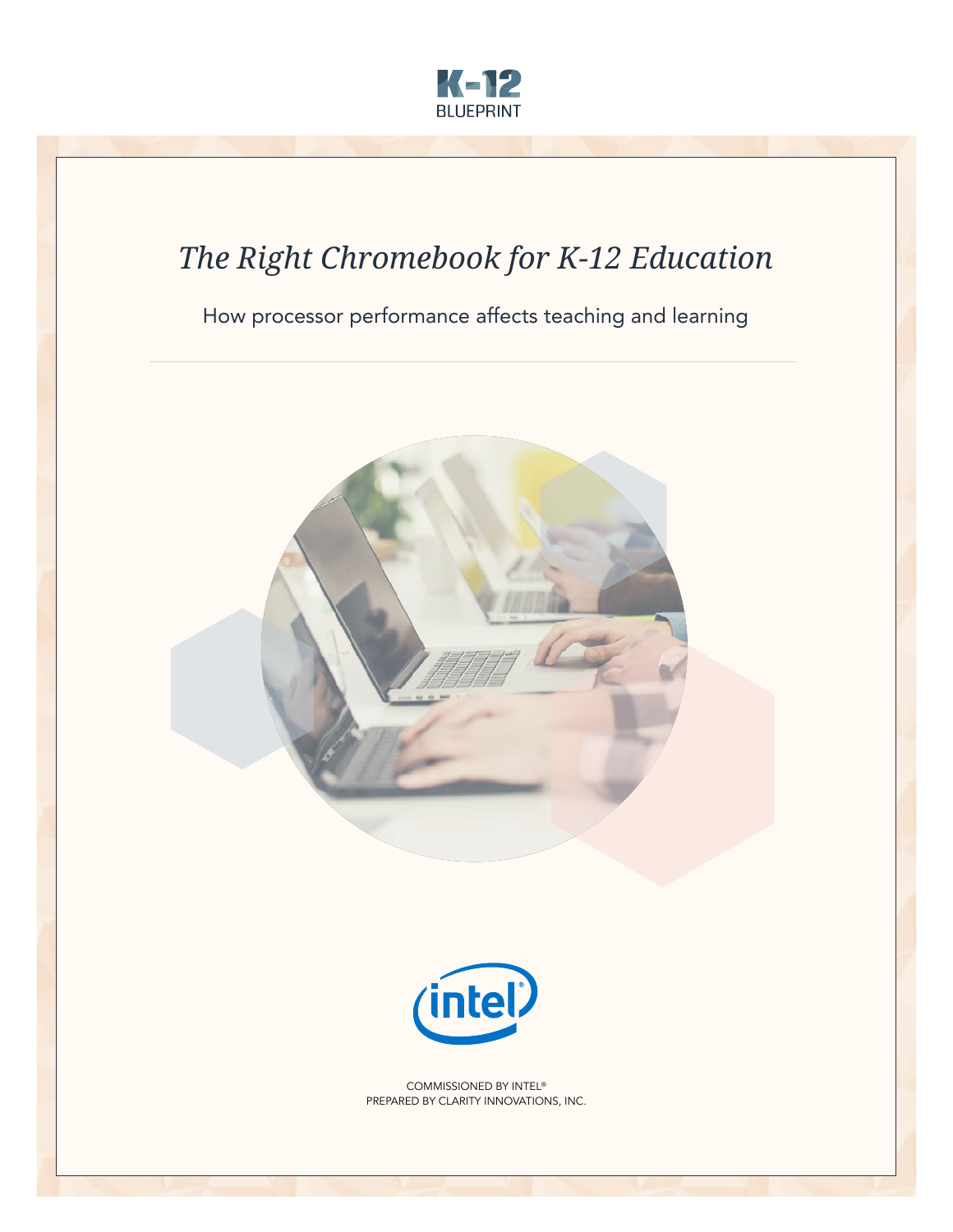

## *Table of Contents*

| Less Waiting, More Learning with Intel®-powered Chromebooks | 3              |
|-------------------------------------------------------------|----------------|
| Choosing the Right Chromebook for Learning                  | 3              |
| <b>Test Devices</b>                                         | $\overline{4}$ |
| Conclusion                                                  | $\overline{4}$ |
| The Value of Time Saved                                     | 5              |
| Overall Test Results                                        | 6              |
| <b>Classroom Test Scenarios and Outcomes</b>                | $\overline{7}$ |
| Educator Professional Learning Scenario                     | 7              |
| Digital Storytelling                                        | 8              |
| Middle School Classroom Scenario                            | 9              |
| Interdisciplinary Public Service Announcement Project       | 10             |
| High School Classroom Scenario                              | 11             |
| Science Project on Modeling and Simulations                 | 12             |
| Appendix                                                    | 13             |
| A. Device Specifications                                    | 13             |
| <b>B.</b> Test Results                                      | 14             |
| C. Scenario Testing Details                                 | 17             |
| D. Average U.S. Teacher Salary                              | 22             |

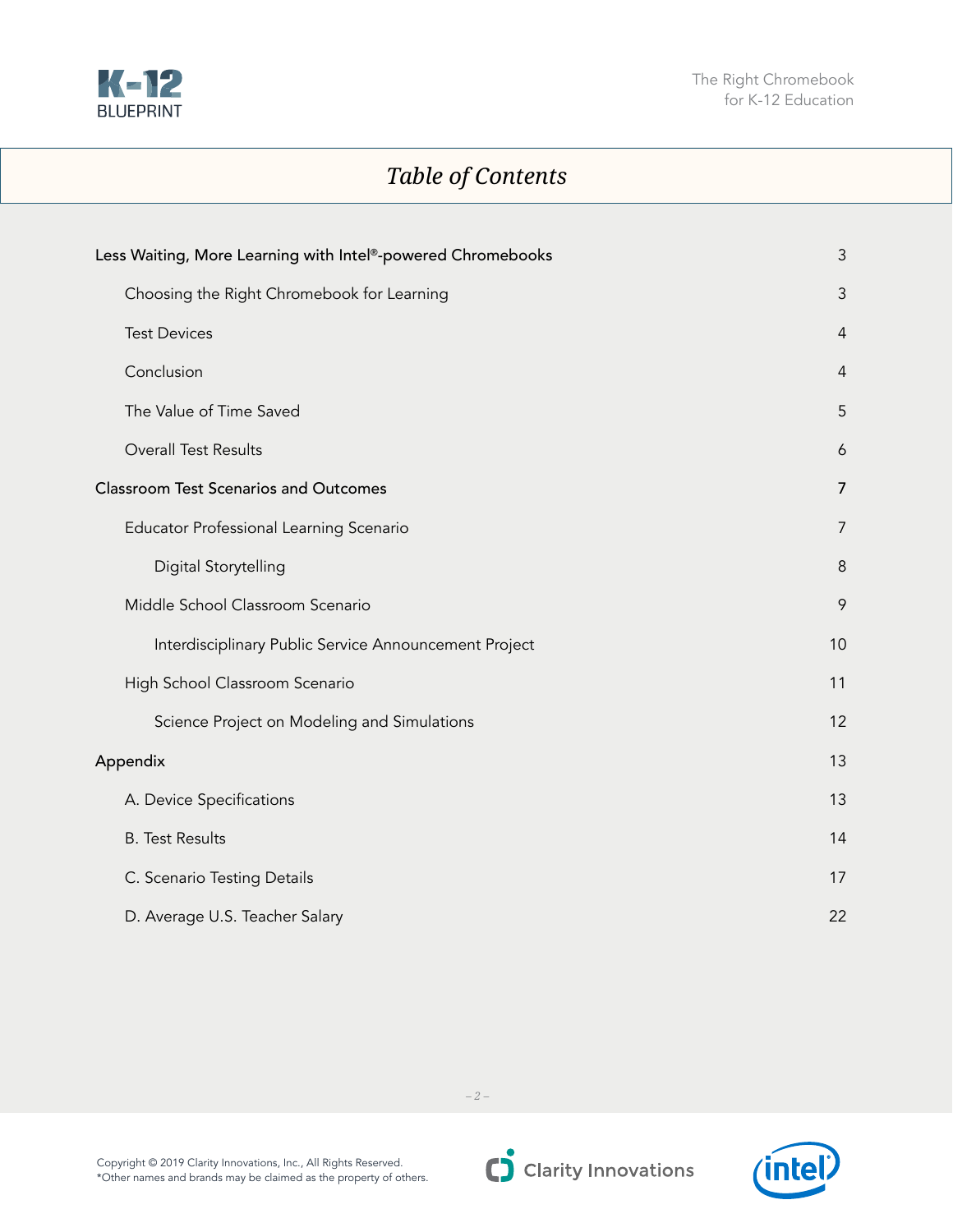<span id="page-2-0"></span>

## *Less Waiting, More Learning with Intel®-powered Chromebooks*

The need for affordable and sustainable technology solutions that improve learning outcomes and better engage students has led many U.S. educational institutions to implement widespread device adoptions. Based on CoSN's Annual Infrastructure report, 59% of high schools and 63% of middle schools report that 100% of their students have access to non-shared, or 1:1 devices.<sup>1</sup>

In order to equip students and teachers with the tools they need to be successful, many school districts have chosen Chromebooks as their preferred student device. Recently, Google\* reported that in Q4 of 2018, 21% of all notebooks sold in the U.S. were Chromebooks and that last year alone, the number of monthly Chrome OS\* users who had Android\* apps enabled on their devices, grew by 250%.<sup>2</sup>

In the past, Chromebooks were only able to run Chrome web apps, G Suite for Education\* add-ons, and browser extensions, limiting their usability as compared to other devices and operating systems. With the addition of Android app support, Chromebooks are a much more powerful option for K-12 education. These apps can enhance student and educator experiences by adding new and practical uses for the Chromebook.3 Due to the increased capability of Chromebooks that support Android apps and devices with more powerful configurations including faster processors and increased memory and storage, more and more schools are looking to refresh their deployments of both student and teacher devices with the latest generation of Chromebooks.

## Choosing the Right Chromebook for Learning

Selecting the right Chromebook for students and educators can be challenging given the ever-increasing number of devices and configuration options. In order to help educators separate the wheat from the chaff, Intel® commissioned Clarity Innovations to evaluate four commonly selected Chromebooks and test their effectiveness at completely common learning and professional development scenarios. As part of our testing, we selected typical applications used in K-12 such as G Suite for Education along with a variety of Android apps. We found that devices powered by Intel® technology allow educators and students to complete learning tasks using educational Android apps faster than devices with MediaTek\* or AMD\* processors.

1 [CoSN 2018-2019 Annual Infrastructure Report](https://www.cosn.org/sites/default/files/CoSNs%202018%202019%20Annual%20Infrastructure%20Survey%20Report%20final_0.pdf)

- 2 *What's new in Chrome OS? A faster, simpler, and more secure environment for Web and Android developer*s retrieved from [Google Developers Blog](https://developers.googleblog.com/2019/05/ChromeOS-io19.html)
- 3 *Android apps for Chromebooks: The essentials* retrieved from [Computerworld](https://www.computerworld.com/article/3234533/android-apps-for-chromebooks-the-essentials.html)

*– 3 –*



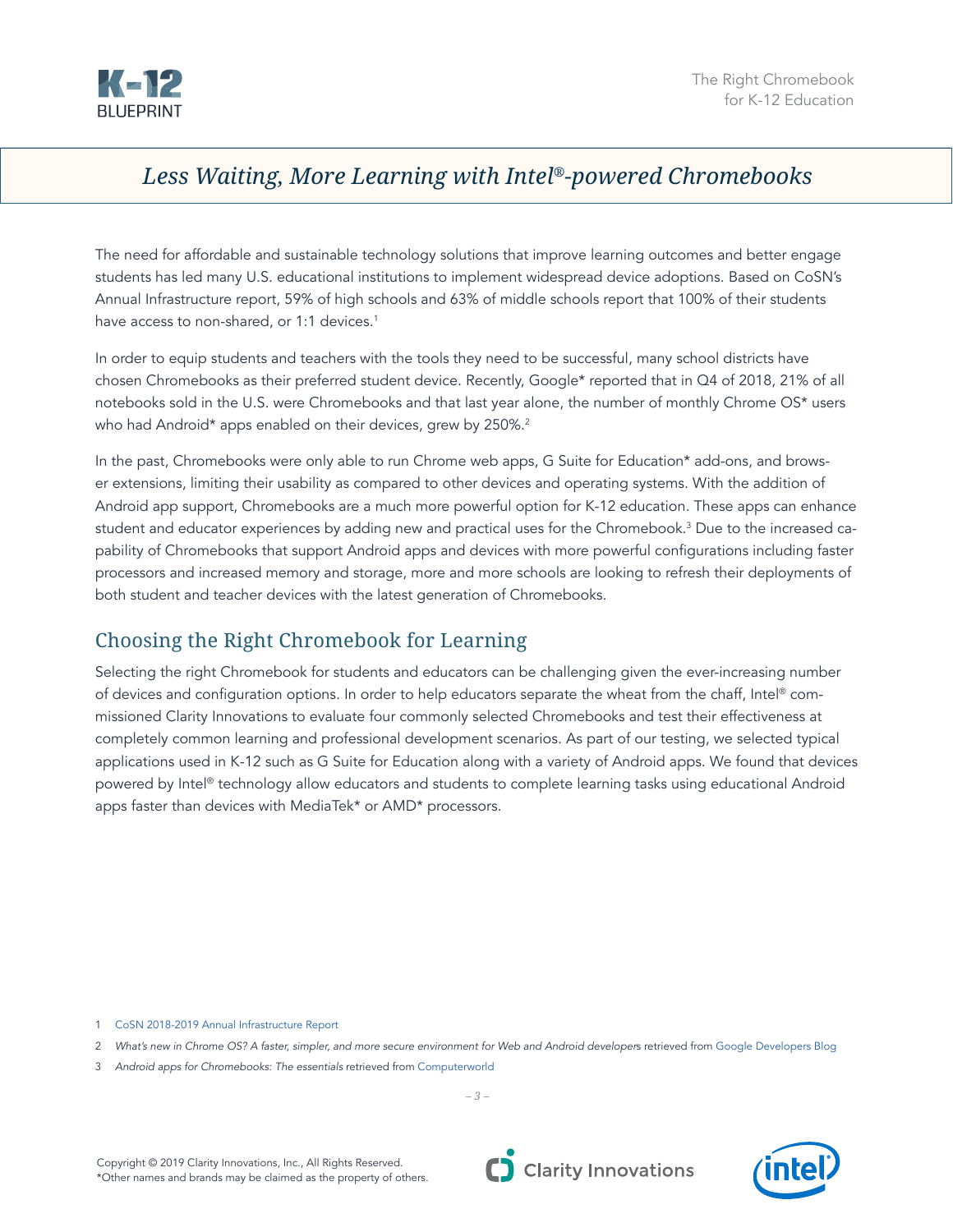<span id="page-3-0"></span>

### Test Devices

We identified four Chromebooks from a variety of device manufacturers to test based on the three lesson scenarios we developed. Included below the image of each device is the manufacturer name and model number of the processor. Complete details on the device specifications are available in the appendix.

| Acer* Chromebook<br>Spin 13 | Dell* Chromebook 11<br>3100                   | Lenovo* 300e    | HP* Chromebook 14 |
|-----------------------------|-----------------------------------------------|-----------------|-------------------|
|                             |                                               |                 |                   |
| Intel <sup>®</sup> Core™ i5 | Intel <sup>®</sup> Celeron <sup>®</sup> N4000 | MediaTek* 8173C | $AMD* A4$         |

## Conclusion

When it comes to teaching and learning, one of the most valuable resources in any classroom is time. During the adoption process, purchasing low cost devices may seem like a good deal; however, the hidden cost of lost learning time can have detrimental effects to both students and educators. Chromebooks with processors powered by Intel® technology save important teaching and learning time by reducing delays and allowing students and educators to spend less time waiting for the processor to keep up with a learning task.

However, when testing the processing time for using Android apps to complete more complex tasks like creating and exporting video projects and building and exporting 3D models and simulations, we discovered great differences in processor speed and learning time saved. The table below illustrates the total learning time saved over the four-year life of the device by using a Chromebook powered by an Intel® processor.





Copyright © 2019 Clarity Innovations, Inc., All Rights Reserved. \*Other names and brands may be claimed as the property of others. C Clarity Innovations

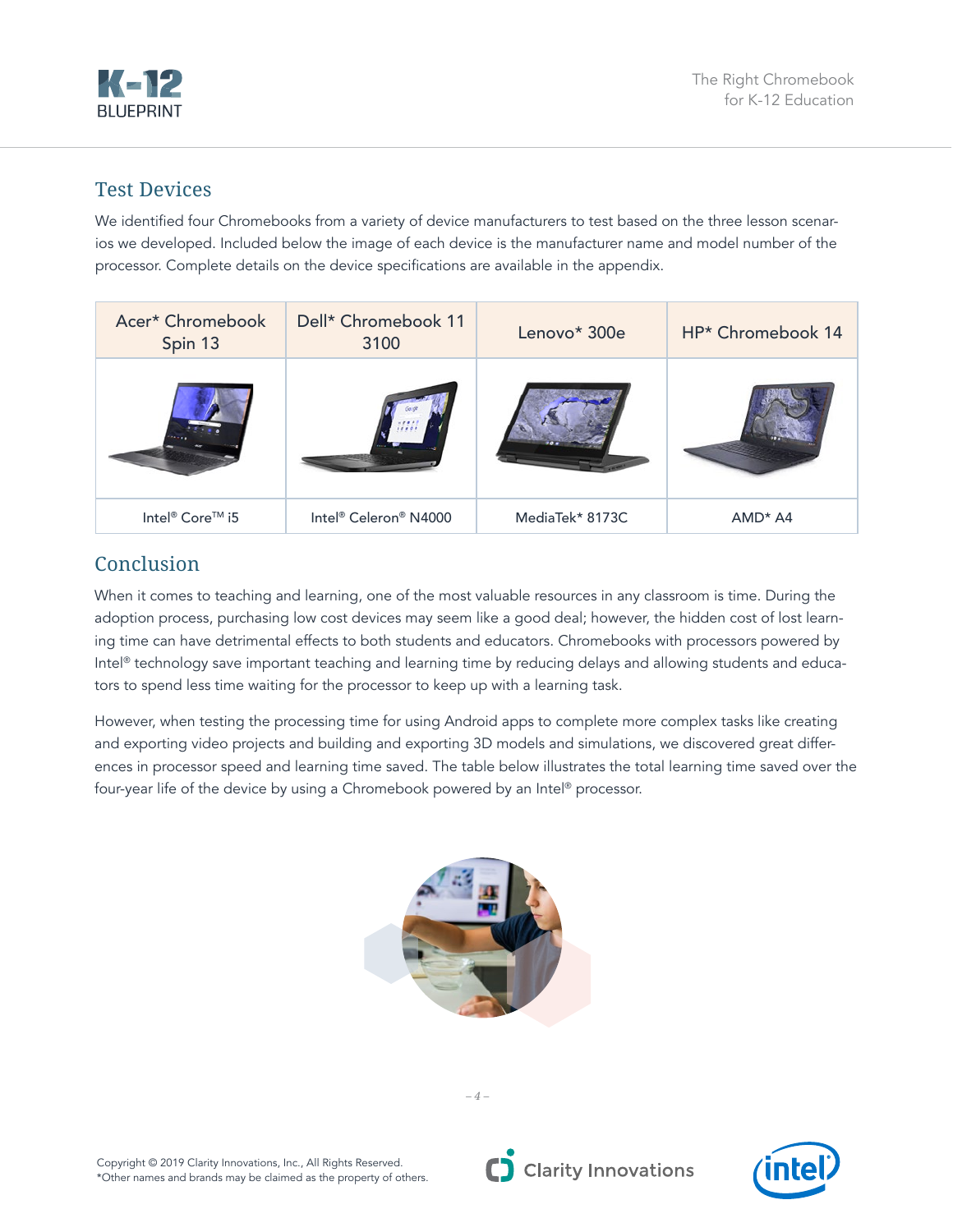<span id="page-4-0"></span>

## The Value of Time Saved

Calculations below are based on middle and high school teachers employing similar learning scenarios as those outlined in this report, twice a week in five separate classes for 30 weeks. Total learning time saved is based on comparison with the slowest device. See Appendix D for additional details on average U.S. teacher salary.

|                                                              | AMD A4        | Intel <sup>®</sup> Celeron <sup>®</sup> N4000 | Intel <sup>®</sup> Core™ i5 |  |  |  |
|--------------------------------------------------------------|---------------|-----------------------------------------------|-----------------------------|--|--|--|
| <b>Educator Professional</b><br>Development Scenario         | 629.2 seconds | 320.5 seconds/day                             | 119.0 seconds/day           |  |  |  |
| Total learning time saved<br>(as compared to the AMD device) |               | 25.7 hours/year                               | 42.5 hours/year             |  |  |  |
| Over the 4-year life of the device                           |               | <b>102.8 hours</b>                            | 170 hours                   |  |  |  |
| Value of time saved                                          |               | \$3,034.65                                    | \$5,018.40                  |  |  |  |
| Middle School Scenario                                       | 241.9 seconds | 145.7 seconds/day                             | 114.2 seconds/day           |  |  |  |
| Total learning time saved<br>(as compared to the AMD device) |               | 8.0 hours/year                                | 10.6 hours/year             |  |  |  |
| Over the 4-year life of the device                           |               | 32 hours                                      | 42.4 hours                  |  |  |  |
| Value of time saved                                          |               | \$944.64                                      | \$1,251.64                  |  |  |  |
| High School Scenario                                         | 243.6 seconds | 207.7 seconds/day                             | 128.1 seconds/day           |  |  |  |
| Total learning time saved<br>(as compared to the AMD device) |               | 3.0 hours/year                                | 9.7 hours/year              |  |  |  |
| Over the 4-year life of the device                           |               | 12 hours                                      | <b>38.8 hours</b>           |  |  |  |
| Value of time saved                                          |               | \$354.24                                      | \$1,145.37                  |  |  |  |

*– 5 –*

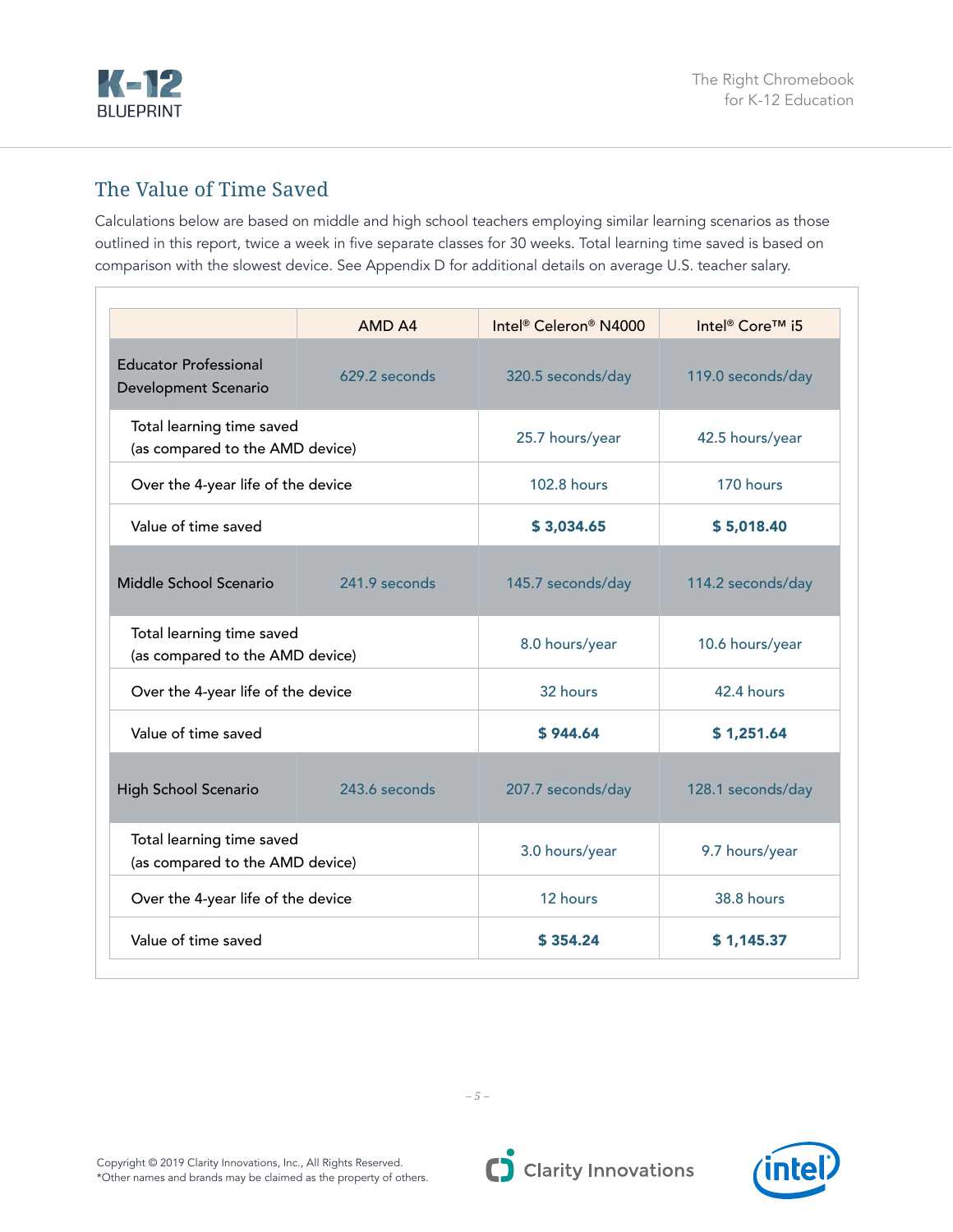<span id="page-5-0"></span>

## Overall Test Results

The learning scenarios we developed and tested were created to realistically simulate what most students and educators experience when using technology in and out of the classroom. Most lessons require the use of a web browser for access to information and research, as well as simple collaborative authoring tools like those offered in G Suite for Education. As the complexity of the learning scenario tasks increased – such as through video editing or 3D object modeling – the value of the more powerful processors had a significant impact on the time it takes to complete a lesson.

|                                                      | AMD A4     | MediaTek 8173C | Intel <sup>®</sup> Celeron <sup>®</sup><br>N4000 | Intel <sup>®</sup> Core™ i5 |
|------------------------------------------------------|------------|----------------|--------------------------------------------------|-----------------------------|
| <b>Educator Professional</b><br>Development Scenario | 629.2 secs | 481.2 secs     | 320.5 secs                                       | $119.0$ secs                |
| Middle School Scenario                               | 241.9      | 214.6          | 145.7                                            | 114.2                       |
| High School Scenario                                 | 243.6      | 235.7          | 207.7                                            | 128.1                       |





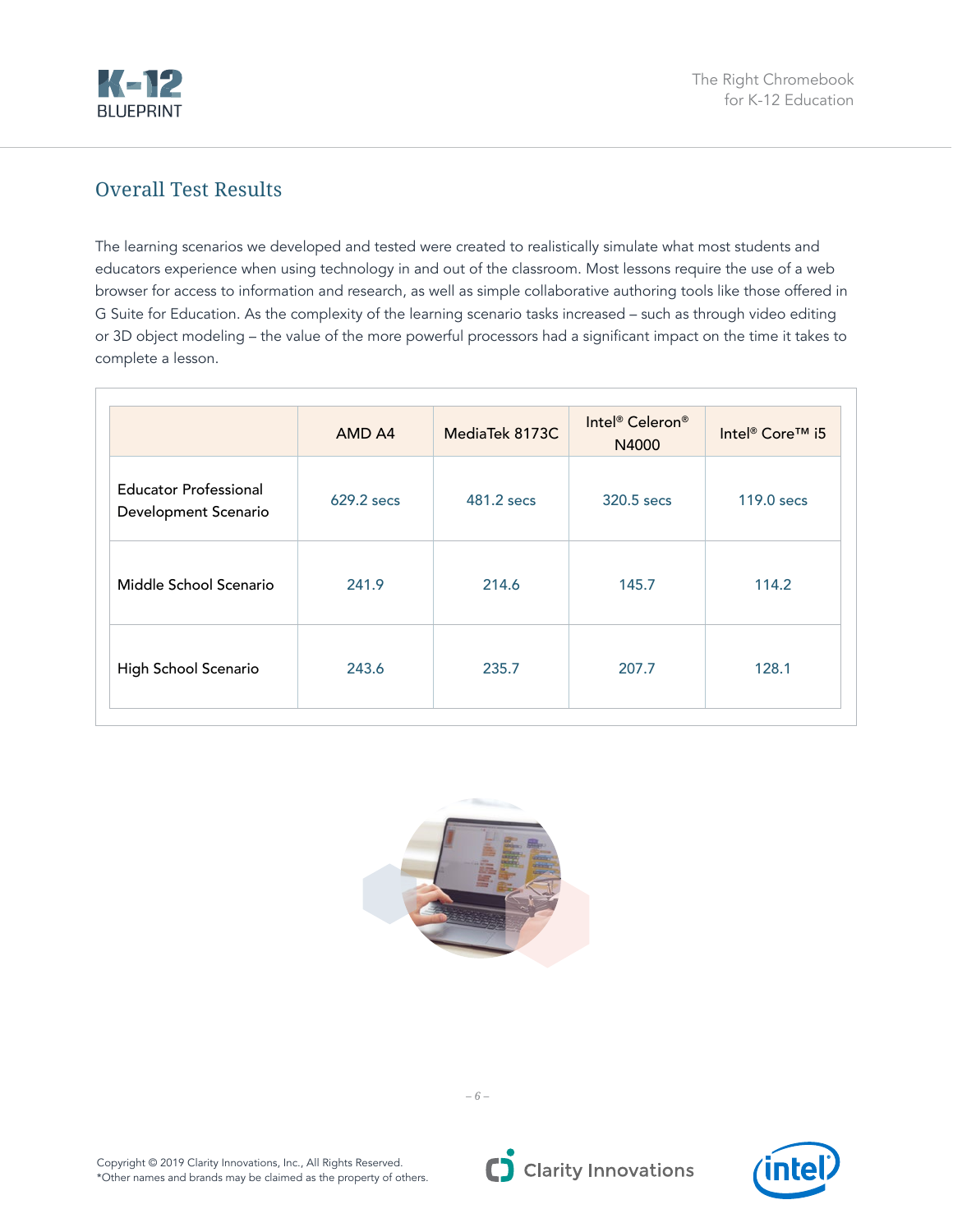<span id="page-6-0"></span>

## *Educator Professional Learning Scenario*

The following sections outline typical K–12 learning scenarios that compare the classroom experience for educators or students using devices with the four featured processors. The learning scenarios include educator professional learning, middle school cross curricular mathematics and humanities, and high school science. Each scenario explains the educator or student tasks involved in the activity and then gives the outcomes and highlights of our test results, in addition to the functionality differences and the timed results for performance. For step-by-step test procedures and all timed-test results, see the Appendix.

#### At a Glance

**Grade Level: Classroom Educator Subject Area: Professional Development** 

This scenario focuses on online educator professional development to enroll in an online course, collaborate with colleagues, and learn the process of video production in preparation for creating digital storytelling lessons with students.

#### *Learning Skills Addressed*

- Digital Communication and Collaboration
- Digital Content Creation
- Active Learning

#### *Apps*

- Google Chrome
- Adobe\* Photoshop\* Express
- G Suite for Education
- InShot\*

## Digital Storytelling

Aimee Sampson is a middle school social studies teacher who is using her spring break as an excuse to develop her digital filmmaking skills. She would like to institute rich, project-based learning involving digital storytelling in her classroom, so she takes a MOOC (Massive Open Online Course) on digital storytelling. Aimee is hoping to help her students develop short films for digital platforms.

Aimee opens the course in the Chrome web browser and logs in. She creates individual, new tabs for all of the course materials and discussion board. For this particular lesson, Aimee is exploring how to assemble all of the elements (text, images, narration, music, and video clips) to create the final version of her digital storytelling project. She uses the Chrome web browser to open Pixabay\* and complete searches for copyright free image assets to add to her title cards. Aimee downloads multiple images to her device and then opens Adobe Photoshop Express and uploads the images into the program where she can use image manipulation, such as text, shapes, and filters to create title cards.

Aimee is collaborating online with a colleague—an English teacher named Steve—via Google Docs. Aimee shares the Google doc link with Steve through an email. Using Google Docs' chat and commenting features, the two compare tips and tricks for video production while capturing best practices as notes on the doc. Amy also inserts her title card images into the doc so Steve can give her feedback on which ones to use and what she might want to change or revise. She keeps Adobe Photoshop Express open so she can make edits to her title cards in real time. Once she has worked through Steve's feedback, Aimee re-exports any images that she changed and saves them to her device.



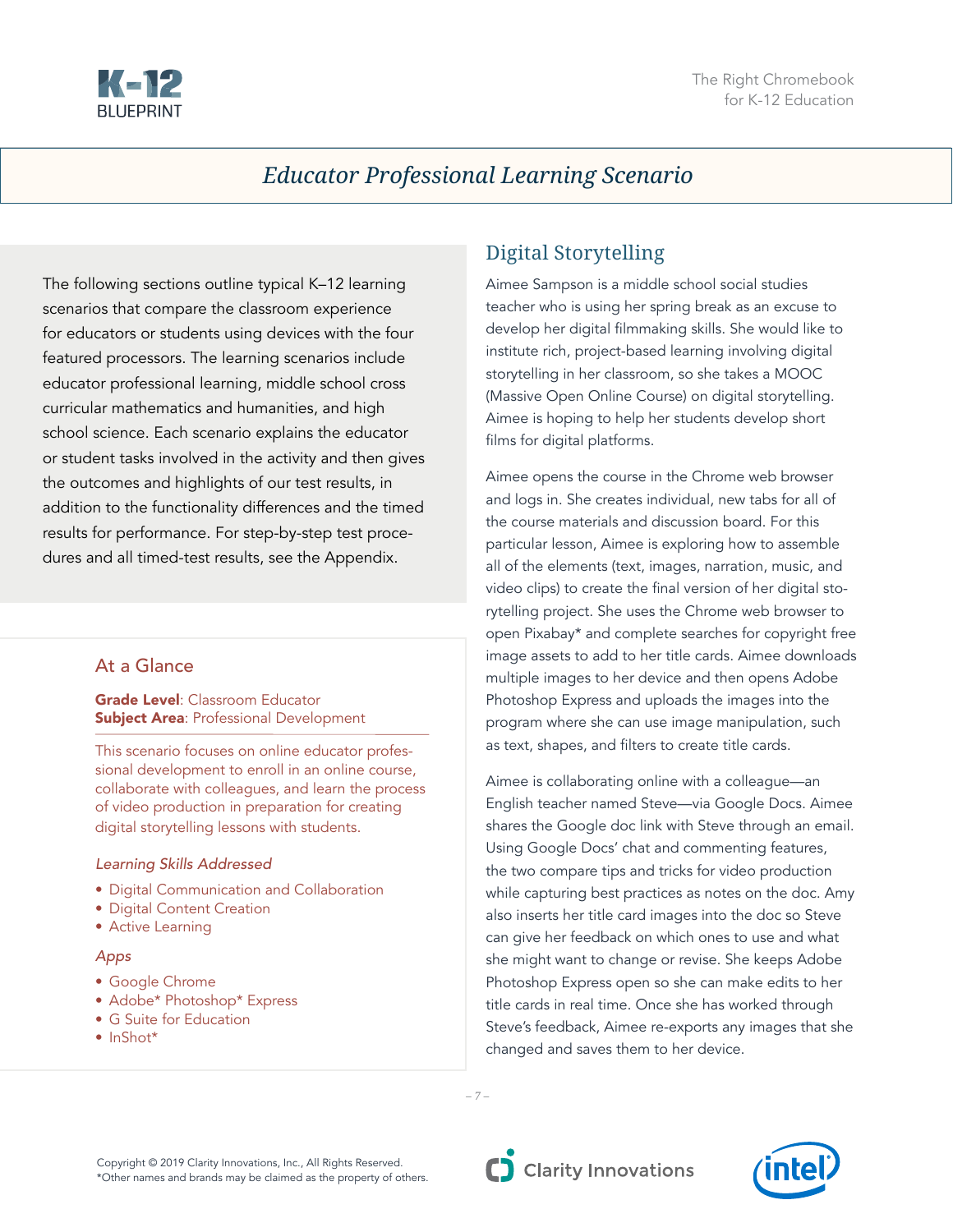<span id="page-7-0"></span>

Next, Aimee opens up InShot and begins to assemble her project. She creates a new video and imports all of her image and video assets into the program. Aimee then begins to edit the video in timeline mode. She wants to make her digital storytelling project unique, so she uses InShot's features to add custom music to her video. Once she has her video edited, she saves and exports it to her device. In order to solicit feedback from Steve, Amy uploads her finished video file to Google Drive where she can share it with Steve so he will have access to view the video and offer feedback.

## Waiting for Projects to Export

While the three slower processors tested in this scenario are found in typical student devices, the Intel® Core™ i5 is the type of processor that most educators would have to future-proof the devices they use daily in their classrooms. The fastest processor, an Intel® Core™ i5, completed all the steps in this scenario 81.1% faster than the slowest processor, and the Intel® Celeron® N4000 completed the same tasks 49.1% faster than the slowest processor. The differences and effects of processor speeds can be seen in how quickly videos were created and exported using the InShot app.

On average, the Intel® Core<sup>™</sup> i5 device exported videos

10.2x

times faster than the A4-based device

|                                          | AMD A4     | MediaTek 8173C | Intel <sup>®</sup> Celeron <sup>®</sup><br>N4000 | Intel <sup>®</sup> Core™ i5 |
|------------------------------------------|------------|----------------|--------------------------------------------------|-----------------------------|
| Saving and exporting<br>videos in InShot | 224.0 secs | $293.6$ secs   | $69.2$ secs                                      | $21.9$ secs                 |

*– 8 –*

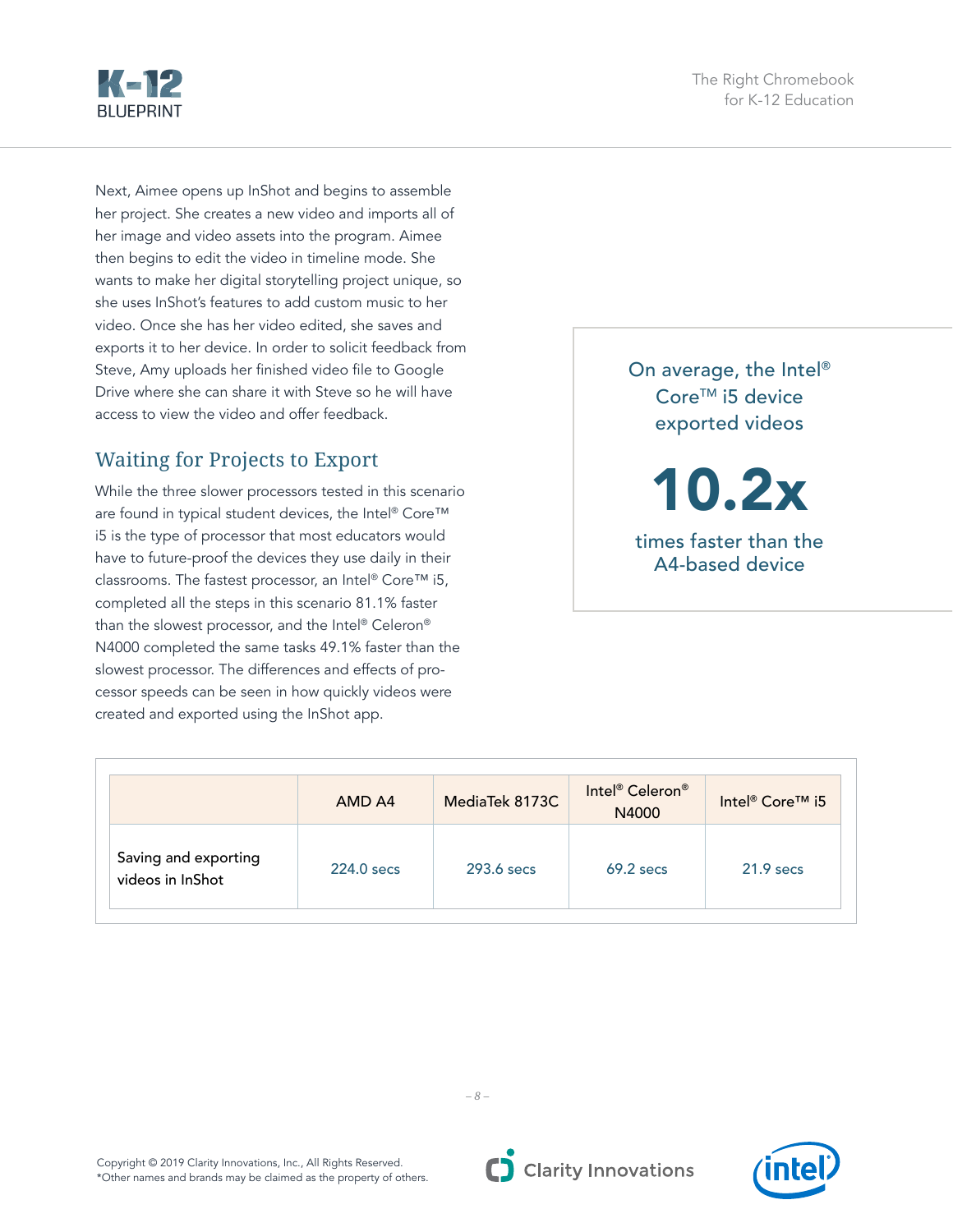<span id="page-8-0"></span>

## *Middle School Classroom Scenario*

#### At a Glance

#### Grade Level: 6-8 **Subject Area: Mathematics and Humanities**

This scenario describes how two middle school teachers create a cross-curricular activity to help deepen learning, engagement and collaboration for their students. This project-based lesson helps students to understand the importance of individual skill sets and how they harmonize with larger goals, while creating an opportunity for contextualizing and connecting content knowledge: making students more likely to remember what they have learned.

#### *Learning Skills Addressed*

- Data Science
- Design Thinking
- Digital Communication and Collaboration
- Digital Content Creation

#### *Apps*

- G Suite for Education
- Fuse\*
- Wakelet\*
- Explain Everything\*
- Adobe Illustrator Draw\*
- RawGraphs\*

## *Interdisciplinary Public Service Announcement Project*

Middle school teachers Anthony Hayes and Gina Warren want to create a collaborative cross-curricular project across their various classes, Math and Humanities, respectively. They decide to involve data visualization as part of a creative branding PSA (Public Service Announcement) project.

Students work collaboratively in groups to create a campaign that raises awareness of a social issue, creates a call to action, and poses possible solutions. Before getting started, Anthony and Gina have their students use the Chrome web browser and the Fuse app to explore, analyze, and compare different types of data visualizations.

After getting a better idea of how data visualizations help people understand social issues, students research various aspects of their chosen social issue using websites and online databases, curating and collecting their findings using the Wakelet app. This visual content platform allows students to curate their online information, so it is easier to find and share with both Anthony and Gina, who are then able to give groups feedback in real-time.

To create data visualizations based on their findings, students are given the option to use one of two apps, Adobe Illustrator Draw or RawGraphs. These tools allow them to build assets that showcase specific statistics to help them raise awareness of their chosen social issue and also craft a compelling call to action. After creating at least one data visualization, students export their file(s) onto their devices.

Once the files have downloaded, they import them, as

*– 9 –*



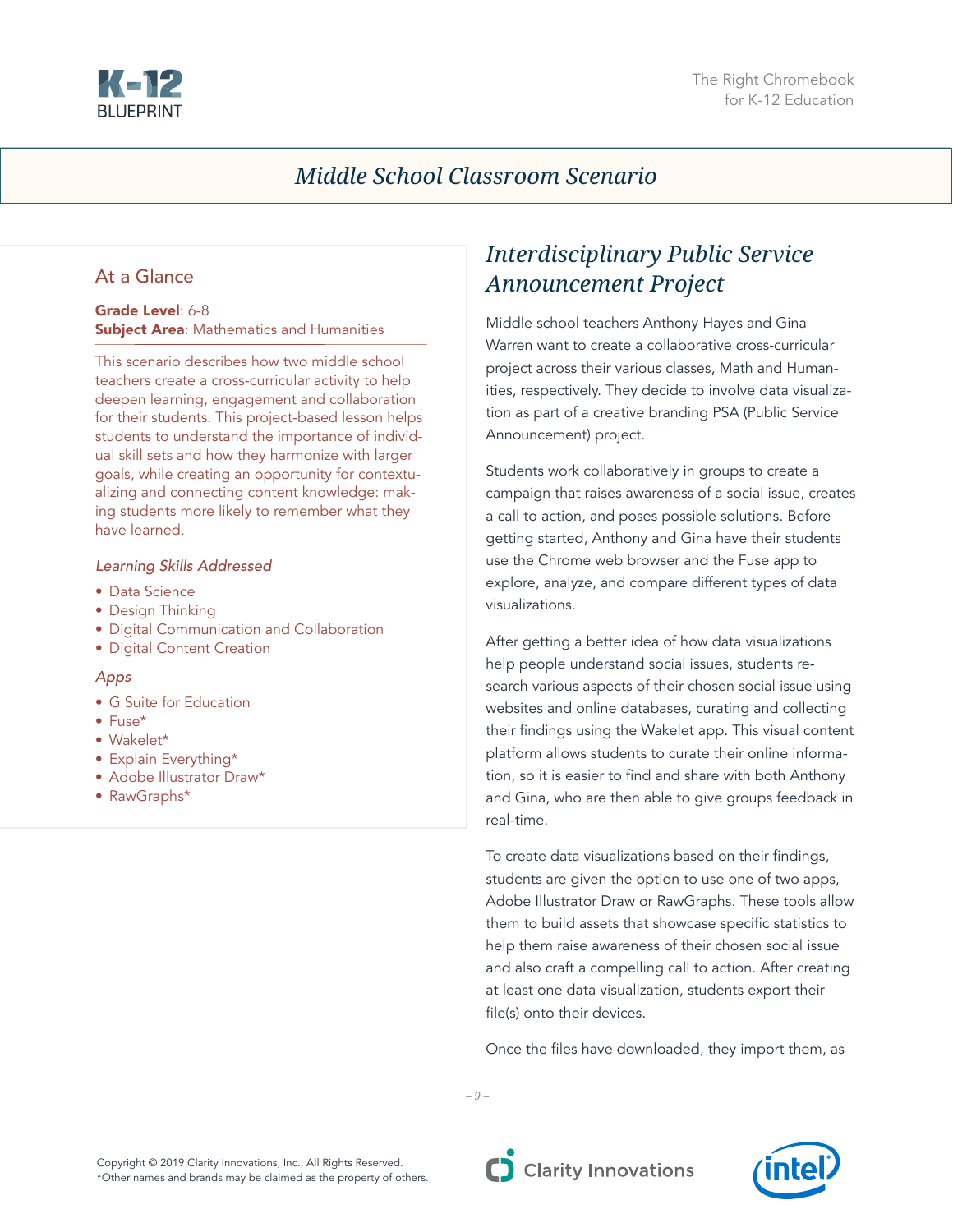

<span id="page-9-0"></span>Kap **BLUEPRINT** 

well as any other assets they've created and collected, into the Explain Everything app where they are able to create dynamic PSAs that raise awareness of their social issue and compel their audience to act through an inspirational call to action. Once they've finalized their projects, they export a high-quality version to their devices to be premiered for other students at their school's spring film festival.

## Curating and Exporting Projects for Final Viewing

The fastest processors, both powered by Intel® technology, completed all the steps in this scenario on average faster than the MediaTek and AMD processors. The Intel® Core™ i5 processor was 52.8% faster than the slowest device, the AMD A4. While the Intel® Celeron® N4000 was 39.7% faster than the AMD A4. The differences and effects of processor speeds can be seen in how quickly final project were created and exported using the Explain Everything app.

On average, the Intel® Core<sup>™</sup> i5 device created and exported projects

2.9x times faster than the A4-based device

|                                                            | AMD A4     | MediaTek 8173C | Intel <sup>®</sup> Celeron <sup>®</sup><br>N4000 | Intel <sup>®</sup> Core <sup>™</sup> i5 |
|------------------------------------------------------------|------------|----------------|--------------------------------------------------|-----------------------------------------|
| Project creation and<br>exporting in Explain<br>Everything | 144.3 secs | $118.9$ secs   | 78.7 secs                                        | $49.6$ secs                             |





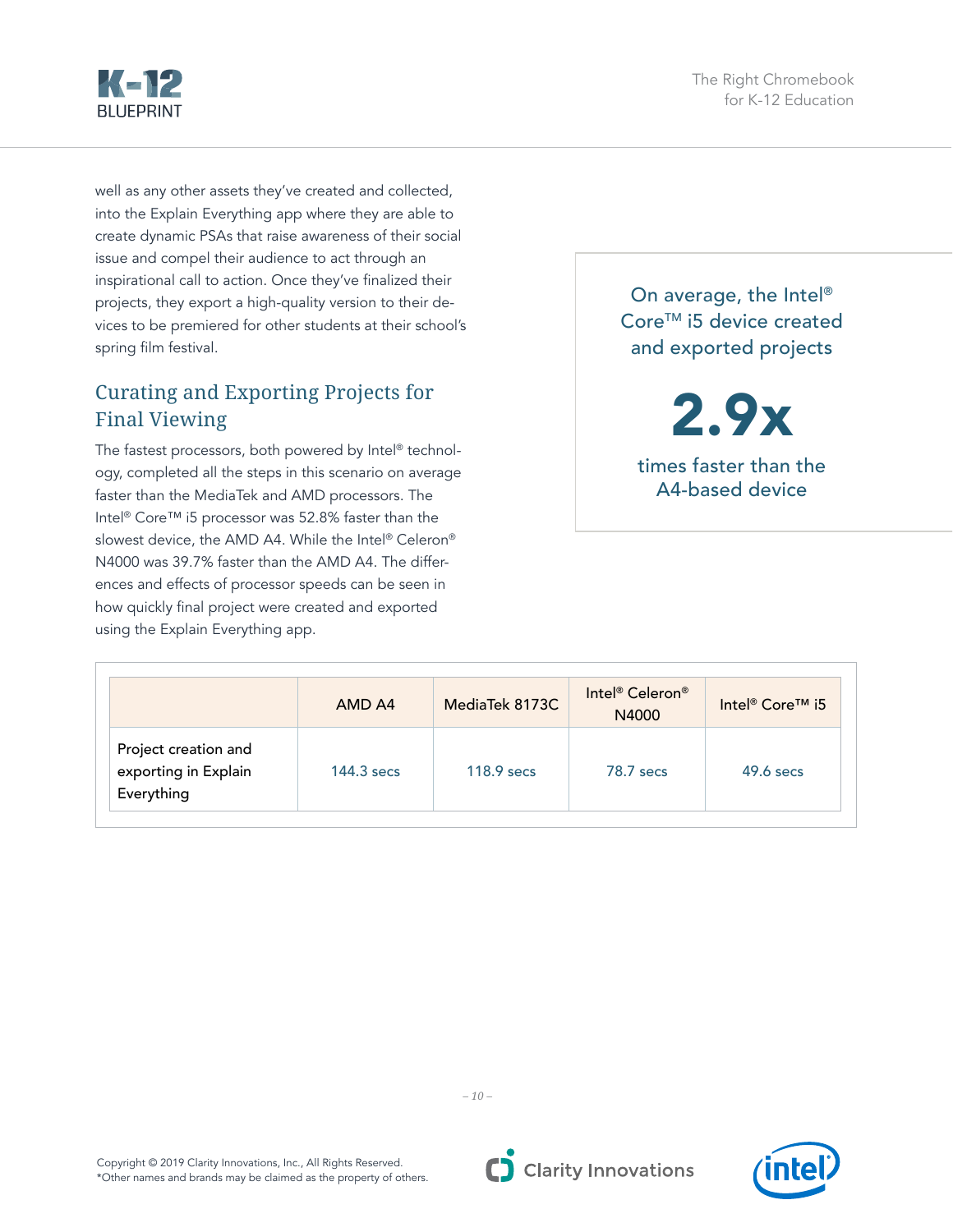<span id="page-10-0"></span>

## *High School Classroom Scenario*

#### At a Glance

#### Grade Level: 9-12 Subject Area: Science

This scenario describes how a high school science teacher utilizes CAD and 3D modeling apps to create a project that gives her students the opportunity to use their 3D spatial reasoning skills to build and showcase a unique design.

#### *Learning Skills Addressed*

- Computational Thinking
- Simulation and Modeling
- Digital Content Creation
- Digital Communication and Collaboration

#### *Apps*

- SketchUp\* Viewer
- LiveBoard Interactive\*
- 3D Object Maker\*
- Padlet\*

## Science Project on Modeling and Simulations

Nicola Mansfeld wants to create a science curriculum that will engage her students with a sense of wonder and creativity. She decides to create a project that utilizes a 3D modeling application. Her students are tasked with taking an existing tool or object and inventing a new, more environmentally sound use for it.

Students begin by viewing historical 3D models in SketchUp Viewer—examining structural components and actively participating in discussions about how these structural systems function. Then, students use Chrome to access various websites to conduct research on the tools and simple machines they explored, including how and when they were invented and what time periods sparked new structures to be designed and built. While they are conducting their research, students use the LiveBoard Interactive app to curate their research, upload images and assets, and collaboratively reflect on each other's posts in real time.

Next, in teams, students work to brainstorm and plan their ideas for taking an existing tool or machine and creating a new, more environmentally sound use for it. Students document and organize their plans by creating schematic sketches and diagrams for their model. Once groups have settled on a design and finished their schematics, they utilize 3D Object Maker to design new inventions, noting particular parts of the tool or machine that are relevant for the new uses. When they are done creating their 3D models, they export them as obj files. After students export their files, they use Chrome to access Google Poly. This platform allows students to share and showcase their 3D models. Students export this model to their devices as a .gif file.



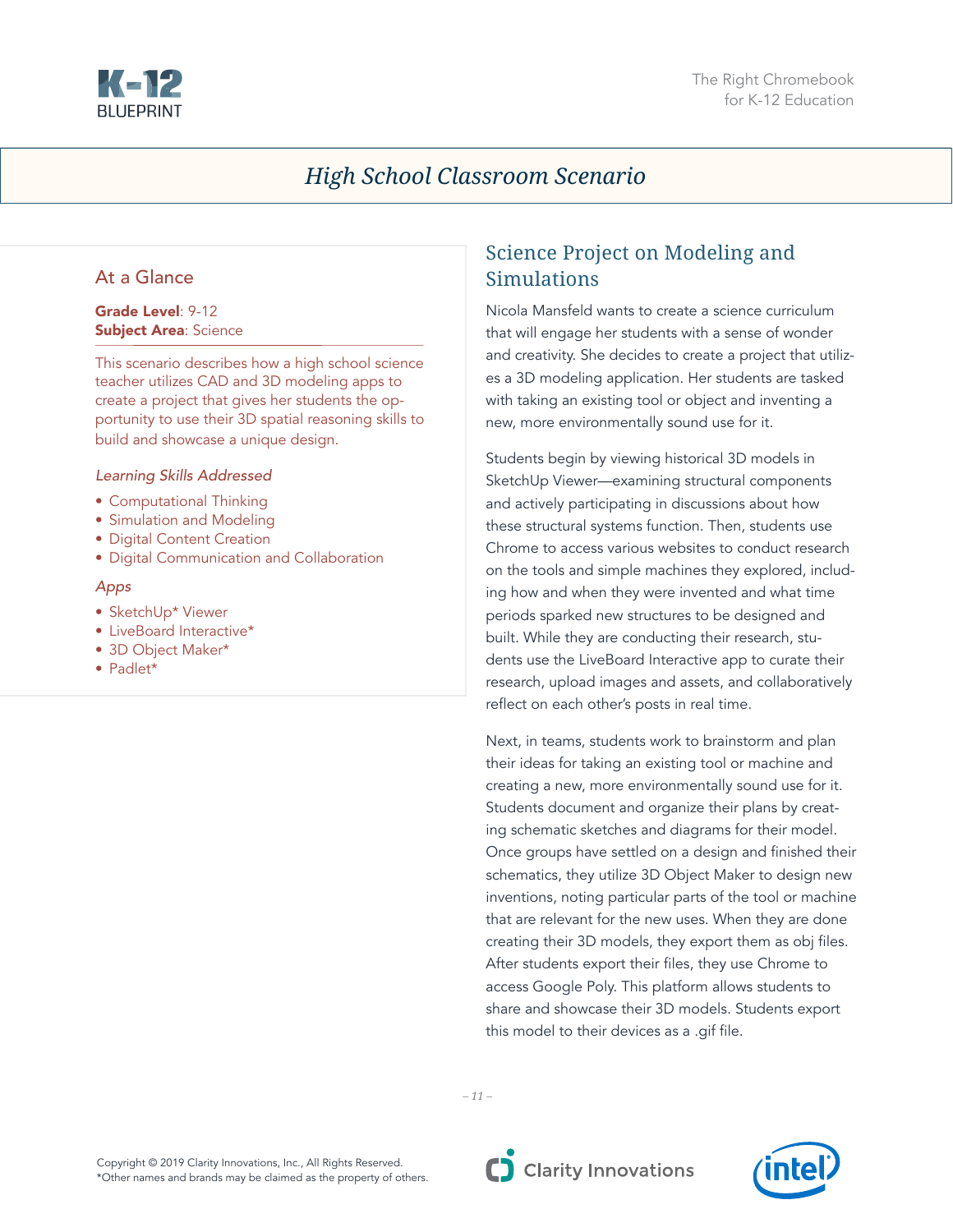<span id="page-11-0"></span>

The Right Chromebook for K-12 Education

Nicola creates uses Padlet to create a wall that students use to share their gifs of their 3D designs. They upload the gif files to the wall via the Padlet app and add commentary on each other's posts to facilitate discussion. As an extension of the activity, some of Nicola's students have access to the school's after-school maker lab and use the obj files to turn their diagrams into physical, printed 3D models.

## Creating and Exporting 3D Models

The fastest processor, the Intel® Core™ i5, completed all the steps in this scenario 47.4% faster than the slowest processor from AMD. The differences and effects of processor speeds can be seen in how quickly devices were able to create and export 3D models in the 3D Object Maker app.

On average, the Intel® Core<sup>™</sup> i5 device exported 3D models

4.1x

times faster than the A4-based device

|                                                           | AMD A4      | MediaTek 8173C | Intel <sup>®</sup> Celeron <sup>®</sup><br>N4000 | Intel <sup>®</sup> Core <sup>™</sup> i5 |
|-----------------------------------------------------------|-------------|----------------|--------------------------------------------------|-----------------------------------------|
| Creating and exporting<br>3D models in 3D Object<br>Maker | $46.0$ secs | $32.5$ secs    | $25.6$ secs                                      | $11.1$ secs                             |





C Clarity Innovations

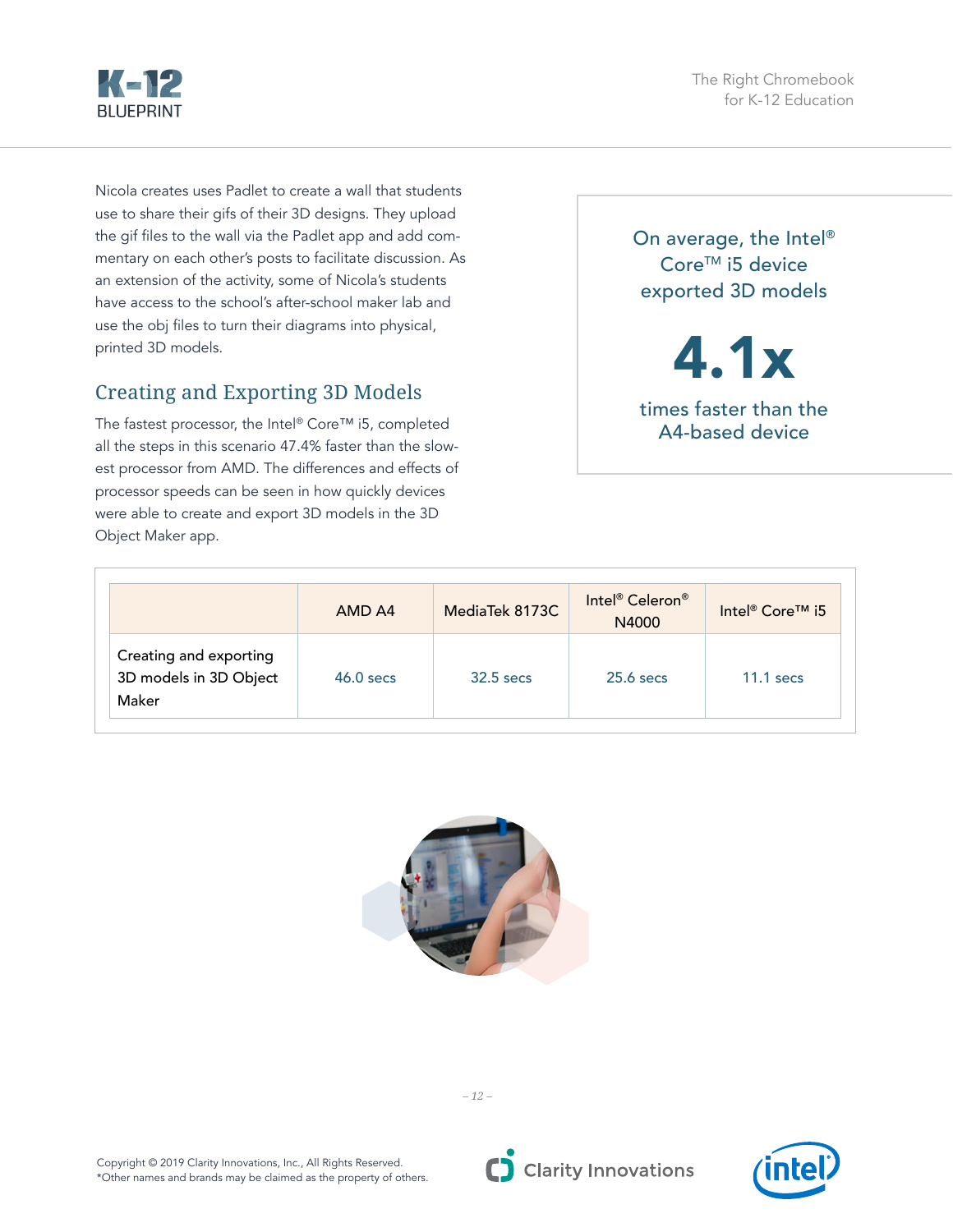<span id="page-12-0"></span>

## *Appendix*

## A. Device Specifications

|                                  | Lenovo* 300e                                   | HP Chromebook 14*                              | Dell* Chromebook 11 3100            | Acer* Chromebook Spin 13            |
|----------------------------------|------------------------------------------------|------------------------------------------------|-------------------------------------|-------------------------------------|
| <b>Model Number</b>              | 81QC0006US                                     | 14-DB0020NR                                    | NRCK <sub>2</sub>                   | CP713-1WN-53NF                      |
| <b>Operating System</b>          | Chrome* OS version 75                          | Chrome* OS version 75                          | Chrome* OS version 75               | Chrome* OS version 75               |
| <b>Processor</b>                 | MediaTek* 8173C                                | AMD* Dual Core A4-9120                         | Intel® Celeron® N4000               | Intel® Core™ i5-8250U               |
| <b>Processor Frequency</b>       | 2.10 GHz                                       | 1.83 GHz                                       | 2.6 GHz                             | 1.60 GHz                            |
| <b>Storage</b>                   | 32 GB                                          | 16 GB                                          | 32 GB                               | 128 GB                              |
| <b>Memory</b>                    | 4 GB                                           | 4 GB                                           | 4 GB                                | 8 GB                                |
| <b>Battery Life</b>              | Up to 10 hours                                 | Up to 10 hours                                 | More than 10 hours                  | Up to 10 hours                      |
| <b>Battery Capacity (Wh)</b>     | 42 Whr                                         | 47 Whr                                         | 42 Whr                              | 46 Whr                              |
| <b>Display Size</b>              | 11.6"                                          | 14.1"                                          | 11.6"                               | 13.5"                               |
| <b>Graphics</b>                  | NVIDIA* Imagination GX6250                     | Intel <sup>®</sup> HD Graphics 500             | Intel <sup>®</sup> UHD Graphics 600 | Intel <sup>®</sup> UHD Graphics 620 |
| <b>Camera</b>                    | 720p webcam                                    | 720p webcam                                    | 720p webcam                         | 720p webcam                         |
| <b>Audio</b>                     | Stereo speakers                                | Stereo speakers                                | Stereo speakers                     | Stereo speakers                     |
| <b>Networking</b>                | 802.11ac                                       | 802.11ac                                       | 802.11ac                            | 802.11ac                            |
| <b>USB</b>                       | $1 \times$ USB-C<br>1 x USB 3.0<br><b>HDMI</b> | $1 \times$ USB-C<br>1 x USB 3.0<br><b>HDMI</b> | 2 x USB 3.1<br>$2 \times$ USB-C     | 1 x USB 3.0<br>2 x USB 3.1          |
| <b>Bluetooth</b>                 | Bluetooth <sup>®</sup> 4.1                     | Bluetooth <sup>®</sup> 4.2                     | Bluetooth <sup>®</sup> 5.0          | Bluetooth <sup>®</sup> 4.2          |
| <b>Price at Time of Purchase</b> | \$292.00                                       | \$229.00                                       | \$355.00                            | \$899.00                            |
| Weight                           | 3 lbs (1.35 Kg)                                | 3.48 lbs (1.57 Kg)                             | 2.85 lbs (1.29 Kg)                  | 3.3 lbs (1.41 Kg)                   |



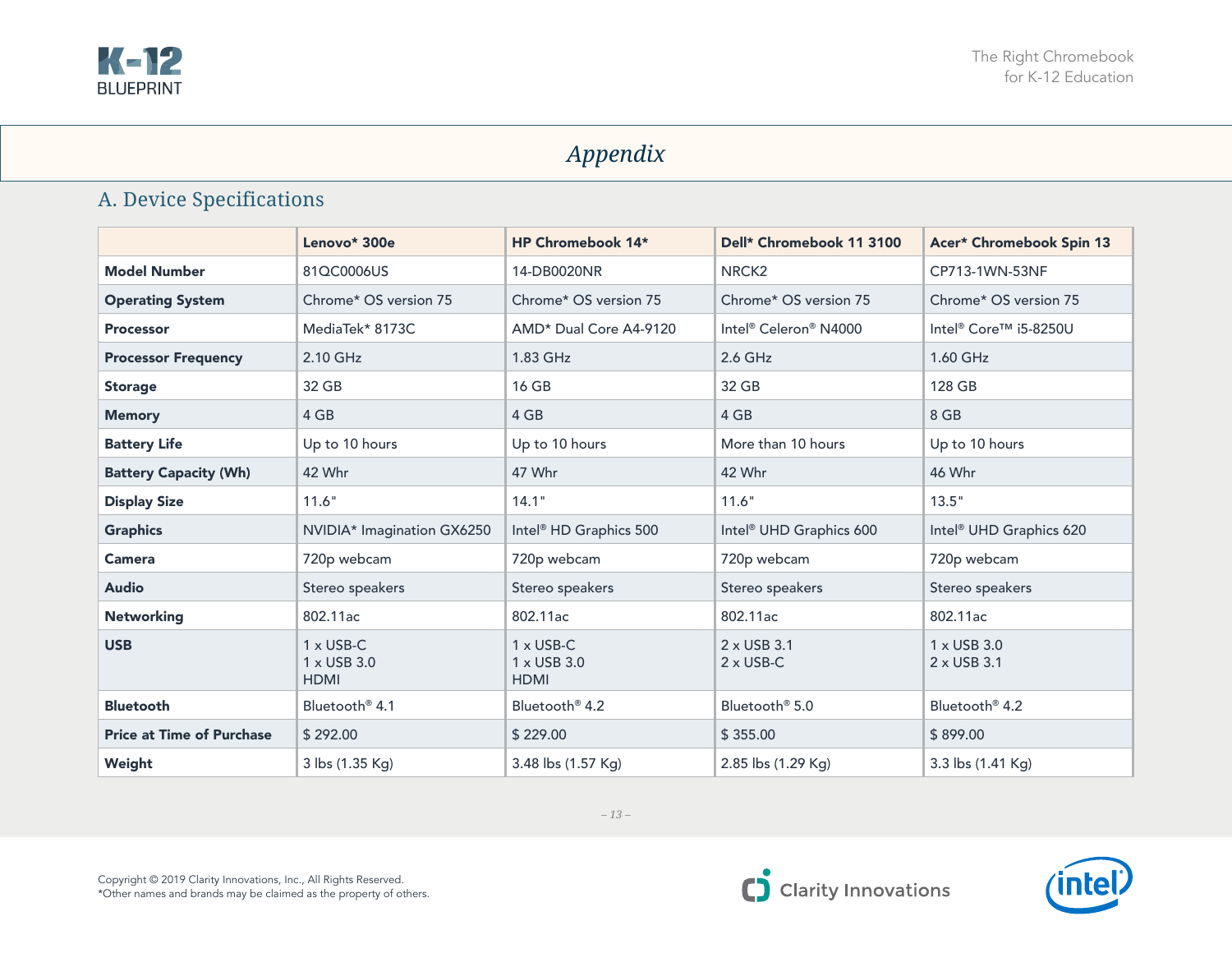## <span id="page-13-0"></span>**K-12 BLUEPRINT**

### B. Test Results

| <b>Scenario 1</b>                                      | MediaTek 8173C |                |       | <b>AMD A4</b> |              |       |       |       |              | Intel <sup>®</sup> Celeron® N4000 |       | Intel <sup>®</sup> Core™ i5 |              |                |              |       |
|--------------------------------------------------------|----------------|----------------|-------|---------------|--------------|-------|-------|-------|--------------|-----------------------------------|-------|-----------------------------|--------------|----------------|--------------|-------|
| <b>Test Number</b>                                     | $\mathbf{1}$   | $\overline{2}$ | 3     | Avg           | $\mathbf{1}$ | 2     | 3     | Avg   | $\mathbf{1}$ | $\overline{2}$                    | 3     | Avg                         | $\mathbf{1}$ | $\overline{2}$ | $\mathbf{3}$ | Avg   |
| <b>Google Chrome</b><br><b>Browser Workload</b>        |                |                |       |               |              |       |       |       |              |                                   |       |                             |              |                |              |       |
| <b>Load Browser Tabs</b>                               | 118.9          | 103.1          | 100.1 | 107.4         | 352.9        | 270.8 | 244.2 | 289.3 | 174.9        | 103                               | 198.6 | 158.8                       | 44.3         | 43             | 24.3         | 37.2  |
| Total for all subtasks                                 | 118.9          | 103.1          | 100.1 | 107.4         | 352.9        | 270.8 | 244.2 | 289.3 | 174.9        | 103                               | 198.6 | 158.8                       | 44.3         | 43             | 24.3         | 37.2  |
| <b>Google Docs</b><br><b>Collaboration</b>             |                |                |       |               |              |       |       |       |              |                                   |       |                             |              |                |              |       |
| Create new Doc                                         | 7.8            | 9.7            | 9.5   | 9.0           | 12.1         | 10.8  | 7.7   | 10.2  | 8.3          | 9.2                               | 7.8   | 8.4                         | 4.6          | 4.1            | 3.9          | 4.2   |
| Upload assets                                          | 2.1            | 2.7            | 3.7   | 2.8           | 2.7          | 3.6   | 2.8   | 3.0   | 3.3          | 2.9                               | 3.6   | 3.3                         | 1.1          | 1              | 1.3          | 1.1   |
| Total for all subtasks                                 | 9.9            | 12.4           | 13.2  | 11.8          | 14.8         | 14.4  | 10.5  | 13.2  | 11.6         | 12.1                              | 11.4  | 11.7                        | 5.7          | 5.1            | 5.2          | 5.3   |
| <b>Adobe Photoshop Express</b><br><b>Image Editing</b> |                |                |       |               |              |       |       |       |              |                                   |       |                             |              |                |              |       |
| Open App                                               | 5.8            | 5.3            | 5.6   | 5.6           | 11.5         | 10.2  | 13.3  | 11.7  | 6.1          | 6.5                               | 7.5   | 6.7                         | 3.1          | 3.8            | 3.7          | 3.5   |
| Save Image                                             | 12.2           | 12.2           | 9.3   | 11.2          | 15.5         | 21.2  | 24    | 20.2  | 9.2          | 12.1                              | 8.7   | 10.0                        | 3.5          | 3              | 4.1          | 3.5   |
| Export Image                                           | 6.6            | 6.6            | 5.8   | 6.3           | 18           | 16.8  | 17    | 17.3  | 12.3         | 9.7                               | 13    | 11.7                        | 3.1          | 2.1            | 2.4          | 2.5   |
| Total for all subtasks                                 | 24.6           | 24.1           | 20.7  | 23.1          | 45           | 48.2  | 54.3  | 49.2  | 27.6         | 28.3                              | 29.2  | 28.4                        | 9.7          | 8.9            | 10.2         | 9.6   |
| <b>InShot Video Editing</b>                            |                |                |       |               |              |       |       |       |              |                                   |       |                             |              |                |              |       |
| <b>Create Project</b>                                  | 1.2            | 1.7            | 1.8   | 1.6           | 2.2          | 2.5   | 1.9   | 2.2   | 1.7          | 1.8                               | 1.3   | 1.6                         | 1.2          | 0.7            | 1.2          | 1.0   |
| Save Project                                           | 298            | 294.3          | 283.9 | 292.1         | 213.1        | 221.9 | 230.5 | 221.8 | 71           | 61.2                              | 70.5  | 67.6                        | 22           | 17.5           | 23           | 20.8  |
| Total for all subtasks                                 | 299.2          | 296            | 285.7 | 293.6         | 215.3        | 224.4 | 232.4 | 224.0 | 72.7         | 63                                | 71.8  | 69.2                        | 23.2         | 18.2           | 24.2         | 21.9  |
| Google Drive Asset Sharing                             |                |                |       |               |              |       |       |       |              |                                   |       |                             |              |                |              |       |
| <b>Upload Project</b>                                  | 50.2           | 41.9           | 43.7  | 45.3          | 51           | 54.5  | 54.8  | 53.4  | 49.1         | 46.4                              | 61.9  | 52.5                        | 48           | 44.1           | 43           | 45.0  |
| Total for all subtasks                                 | 50.2           | 41.9           | 43.7  | 45.3          | 51           | 54.5  | 54.8  | 53.4  | 49.1         | 46.4                              | 61.9  | 52.5                        | 48           | 44.1           | 43           | 45.0  |
| <b>Scenario Total (seconds)</b>                        |                |                |       | 481.2         |              |       |       | 629.2 |              |                                   |       | 320.5                       |              |                |              | 119.0 |

For each scenario, we ran each test three (3) times and averaged out the results of the testing. All results below are expressed in seconds. For each task, we recorded a video of each device completing the step and then reviewed the video to determine the amount of time each one took.

*– 14 –*



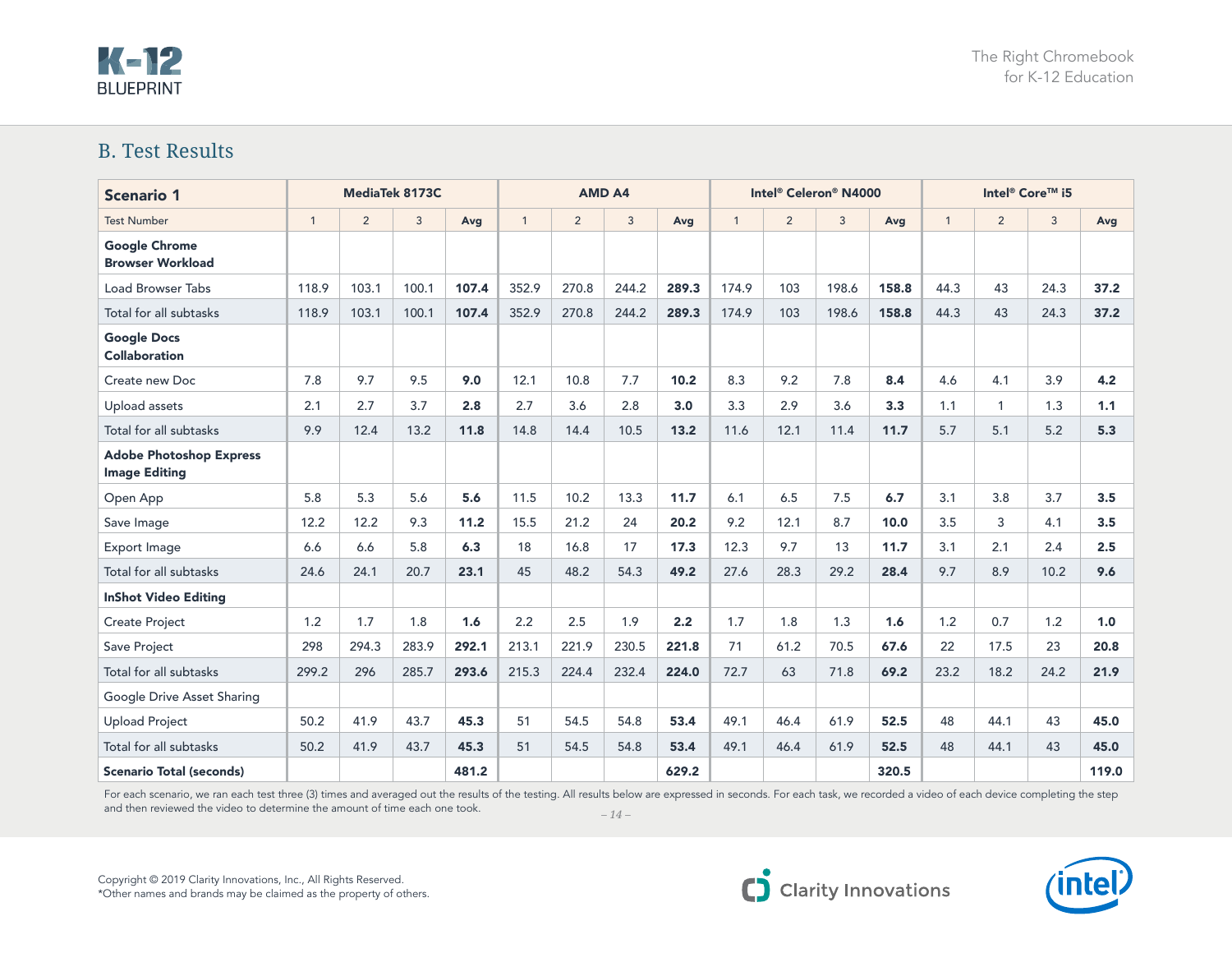| <b>Scenario 2</b>                                           |              | MediaTek 8173C |       |       |              |                | <b>AMD A4</b> |       |              | Intel® Celeron® N4000 |      |       | Intel <sup>®</sup> Core™ i5 |                |      |       |
|-------------------------------------------------------------|--------------|----------------|-------|-------|--------------|----------------|---------------|-------|--------------|-----------------------|------|-------|-----------------------------|----------------|------|-------|
| <b>Test Number</b>                                          | $\mathbf{1}$ | $\overline{2}$ | 3     | Avg   | $\mathbf{1}$ | $\overline{2}$ | $\mathbf{3}$  | Avg   | $\mathbf{1}$ | $\overline{2}$        | 3    | Avg   | $\mathbf{1}$                | $\overline{2}$ | 3    | Avg   |
| Fuse:<br><b>Viewing Data Visualizations</b>                 |              |                |       |       |              |                |               |       |              |                       |      |       |                             |                |      |       |
| Open App                                                    | 9.1          | 7.3            | 7.5   | 8.0   | 27.3         | 15.4           | 13.2          | 18.6  | 6.9          | 6.9                   | 10.7 | 8.2   | 5.6                         | 4.5            | 4.3  | 4.8   |
| Search Query                                                | 2.9          | 3.3            | 2.9   | 3.0   | 11.2         | 4.2            | 3.8           | 6.4   | 7.2          | 2.2                   | 3.7  | 4.4   | 3.9                         | 2.2            | 1.9  | 2.7   |
| Total for all subtasks                                      | 12           | 10.6           | 10.4  | 11.0  | 38.5         | 19.6           | 17            | 25.0  | 14.1         | 9.1                   | 14.4 | 12.5  | 9.5                         | 6.7            | 6.2  | 7.5   |
| <b>Google Chrome:</b><br><b>Viewing Data Visualizations</b> |              |                |       |       |              |                |               |       |              |                       |      |       |                             |                |      |       |
| DataViz: Bubble Chart                                       | 13.7         | 15.1           | 7.4   | 12.1  | 13.1         | 5.9            | 6.9           | 8.6   | 4.9          | 4.9                   | 5.3  | 5.0   | 9.8                         | 3              | 3.4  | 5.4   |
| DataViz: World Map                                          | 8            | 9              | 9.9   | 9.0   | 9.4          | 8.6            | 9.2           | 9.1   | 6.8          | 7.9                   | 7.1  | 7.3   | 5.4                         | 5.2            | 5.9  | 5.5   |
| DataViz: USA                                                | 44.2         | 44.2           | 46.9  | 45.1  | 38           | 36.8           | 36.9          | 37.2  | 34.7         | 34.2                  | 34.3 | 34.4  | 33.5                        | 33.3           | 33.4 | 33.4  |
| Total for all subtasks                                      | 65.9         | 68.3           | 64.2  | 66.1  | 60.5         | 51.3           | 53            | 54.9  | 41.5         | 42.1                  | 41.4 | 41.7  | 48.7                        | 41.5           | 42.7 | 44.3  |
| <b>Wakelet:</b><br><b>Curating Research</b>                 |              |                |       |       |              |                |               |       |              |                       |      |       |                             |                |      |       |
| Open App                                                    | 2.7          | 3.1            | 2.6   | 2.8   | 3.7          | 3.5            | 3.9           | 3.7   | 2.1          | 3.7                   | 2.9  | 2.9   | 2.8                         | 2.9            | 2.7  | 2.8   |
| <b>Upload Asset</b>                                         | 5.8          | 4.9            | 4.4   | 5.0   | 5.7          | 5.6            | 5.3           | 5.5   | 4.5          | 3.9                   | 4.4  | 4.3   | 3.3                         | 3.3            | 3    | 3.2   |
| Save Image                                                  | 6.6          | 18.5           | 7.1   | 10.7  | 12           | 6.4            | 6.6           | 8.3   | 5.9          | 5.7                   | 5.4  | 5.7   | 7.2                         | 6.4            | 6.9  | 6.8   |
| Total for all subtasks                                      | 15.1         | 26.5           | 14.1  | 18.6  | 21.4         | 15.5           | 15.8          | 17.6  | 12.5         | 13.3                  | 12.7 | 12.8  | 13.3                        | 12.6           | 12.6 | 12.8  |
| <b>Explain Everything:</b><br><b>Project Creation</b>       |              |                |       |       |              |                |               |       |              |                       |      |       |                             |                |      |       |
| Open App                                                    | 2.6          | 2.4            | 2.6   | 2.5   | 2.5          | 2.2            | 1.7           | 2.1   | 2.5          | 1.2                   | 1.9  | 1.9   | 1.5                         | 0.6            | 1.1  | 1.1   |
| <b>Import Asset</b>                                         | 18.4         | 19.1           | 16.3  | 17.9  | 15.4         | 17.6           | 17.6          | 16.9  | 14.5         | 15.9                  | 16.6 | 15.7  | 13.9                        | 32.6           | 6.9  | 17.8  |
| Export Video File                                           | 107          | 93             | 95.3  | 98.4  | 133.3        | 118.7          | 124           | 125.3 | 66.3         | 55.9                  | 61.3 | 61.2  | 38.7                        | 37.9           | 15.7 | 30.8  |
| Total for all subtasks                                      | 128          | 114.5          | 114.2 | 118.9 | 151.2        | 138.5          | 143.3         | 144.3 | 83.3         | 73                    | 79.8 | 78.7  | 54.1                        | 71.1           | 23.7 | 49.6  |
| <b>Scenario Total (seconds)</b>                             |              |                |       | 214.6 |              |                |               | 241.9 |              |                       |      | 145.7 |                             |                |      | 114.2 |



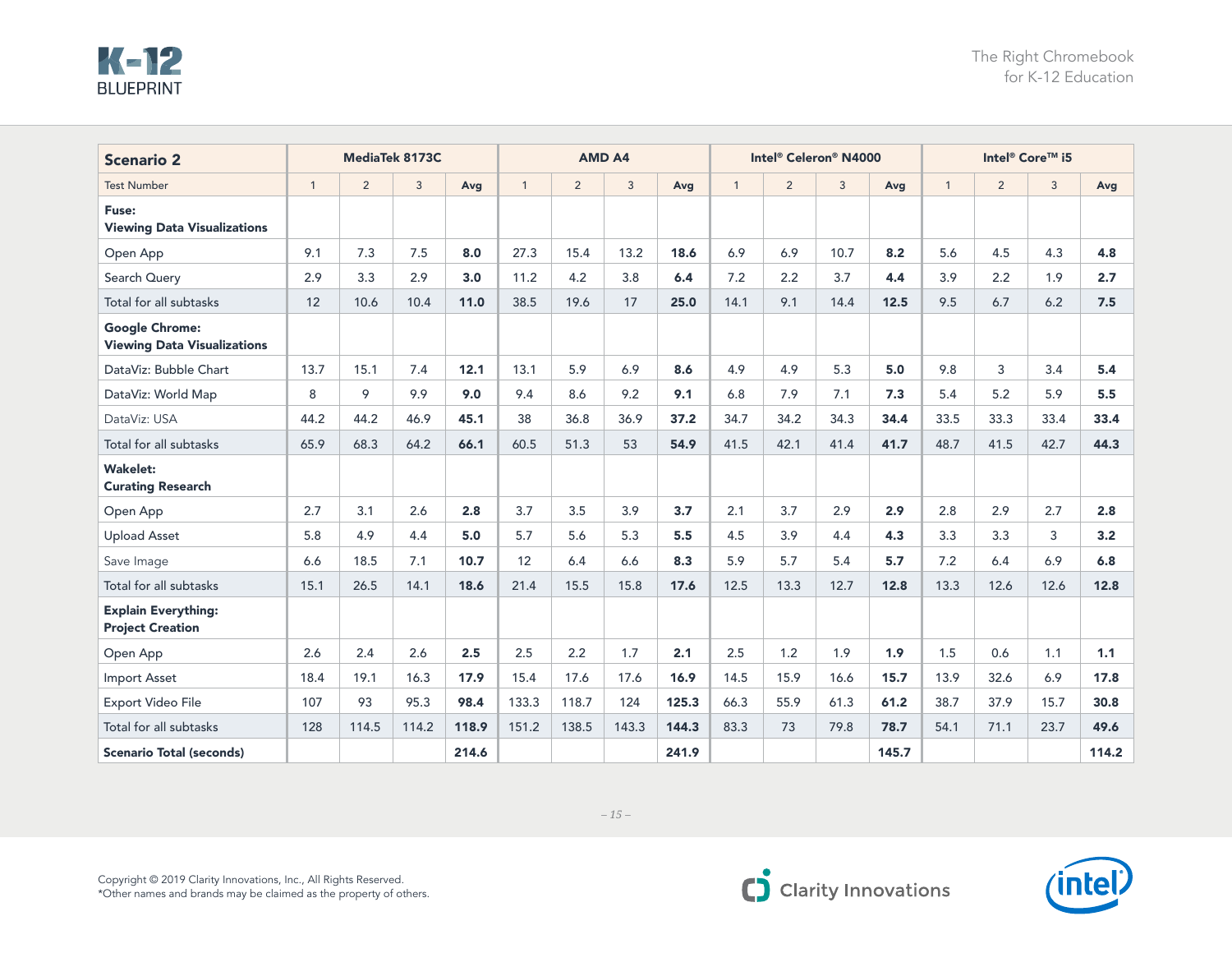| <b>Scenario 3</b>                                          |              |                | MediaTek 8173C |       |              |       | <b>AMD A4</b> |       |              | Intel® Celeron® N4000 |       |       | Intel <sup>®</sup> Core™ i5 |                |      |       |
|------------------------------------------------------------|--------------|----------------|----------------|-------|--------------|-------|---------------|-------|--------------|-----------------------|-------|-------|-----------------------------|----------------|------|-------|
| <b>Test Number</b>                                         | $\mathbf{1}$ | $\overline{2}$ | 3              | Avg   | $\mathbf{1}$ | 2     | 3             | Avg   | $\mathbf{1}$ | $\overline{2}$        | 3     | Avg   | $\mathbf{1}$                | $\overline{2}$ | 3    | Avg   |
| SketchUp:<br><b>Viewing 3D models</b>                      |              |                |                |       |              |       |               |       |              |                       |       |       |                             |                |      |       |
| Download 3D model                                          | 17.9         | 18.7           | 18.8           | 18.5  | 5.5          | 4.5   | 3.7           | 4.6   | 2.7          | 2.7                   | 2.4   | 2.6   | 18.5                        | 18.2           | 14.1 | 16.9  |
| Open 3D model                                              | 6.6          | 7.7            | 8.1            | 7.5   | 20.2         | 8.9   | 8.5           | 12.5  | 8.4          | 6.5                   | 6.8   | $7.2$ | 3.4                         | 3.7            | 3.5  | 3.5   |
| Total for all subtasks                                     | 24.5         | 26.4           | 26.9           | 25.9  | 25.7         | 13.4  | 12.2          | 17.1  | 11.1         | 9.2                   | 9.2   | 9.8   | 21.9                        | 21.9           | 17.6 | 20.5  |
| 3D Object Maker:<br><b>Creating 3D models</b>              |              |                |                |       |              |       |               |       |              |                       |       |       |                             |                |      |       |
| Open a .obj file                                           | 19.1         | 17.9           | 24.5           | 20.5  | 36.6         | 23.4  | 23.8          | 27.9  | 13.7         | 13.6                  | 14.9  | 14.1  | 7.5                         | 5.6            | 5.4  | 6.2   |
| Save as .stl file                                          | 12.6         | 12.4           | 11.1           | 12.0  | 20           | 17.8  | 16.4          | 18.1  | 11.1         | 12.3                  | 11.2  | 11.5  | 4.4                         | 5.5            | 5    | 5.0   |
| Total for all subtasks                                     | 31.7         | 30.3           | 35.6           | 32.5  | 56.6         | 41.2  | 40.2          | 46.0  | 24.8         | 25.9                  | 26.1  | 25.6  | 11.9                        | 11.1           | 10.4 | 11.1  |
| <b>Google Poly:</b><br>Preparing 3D objects for<br>sharing |              |                |                |       |              |       |               |       |              |                       |       |       |                             |                |      |       |
| Upload 3D object file                                      | 38.1         | 30.8           | 29.8           | 32.9  | 29.8         | 32.3  | 33            | 31.7  | 27.5         | 31.5                  | 32.7  | 30.6  | 30.6                        | 30.8           | 25   | 28.8  |
| Publish 3D object file                                     | 37.1         | 19.9           | 38.4           | 31.8  | 36.5         | 36.2  | 22.8          | 31.8  | 24.3         | 36.3                  | 35.5  | 32.0  | 15.7                        | 28.5           | 36.1 | 26.8  |
| Create GIF                                                 | 92           | 95.1           | 105.2          | 97.4  | 103.3        | 105.9 | 107.6         | 105.6 | 89.6         | 95.7                  | 104.9 | 96.7  | 22.4                        | 35.7           | 37.5 | 31.9  |
| Total for all subtasks                                     | 167.2        | 145.8          | 173.4          | 162.1 | 169.6        | 174.4 | 163.4         | 169.1 | 141.4        | 163.5                 | 173.1 | 159.3 | 68.7                        | 95             | 98.6 | 87.4  |
| Padlet:<br><b>Sharing GIF</b>                              |              |                |                |       |              |       |               |       |              |                       |       |       |                             |                |      |       |
| Share GIF                                                  | 12.5         | 14.8           | 18.1           | 15.1  | 11.6         | 11.7  | 10.9          | 11.4  | 9.8          | 15.6                  | 13.3  | 12.9  | 8.9                         | 10.4           | 7.9  | 9.1   |
| Total for all subtasks                                     | 12.5         | 14.8           | 18.1           | 15.1  | 11.6         | 11.7  | 10.9          | 11.4  | 9.8          | 15.6                  | 13.3  | 12.9  | 8.9                         | 10.4           | 7.9  | 9.1   |
| <b>Scenario Total</b>                                      |              |                |                | 235.7 |              |       |               | 243.6 |              |                       |       | 207.7 |                             |                |      | 128.1 |



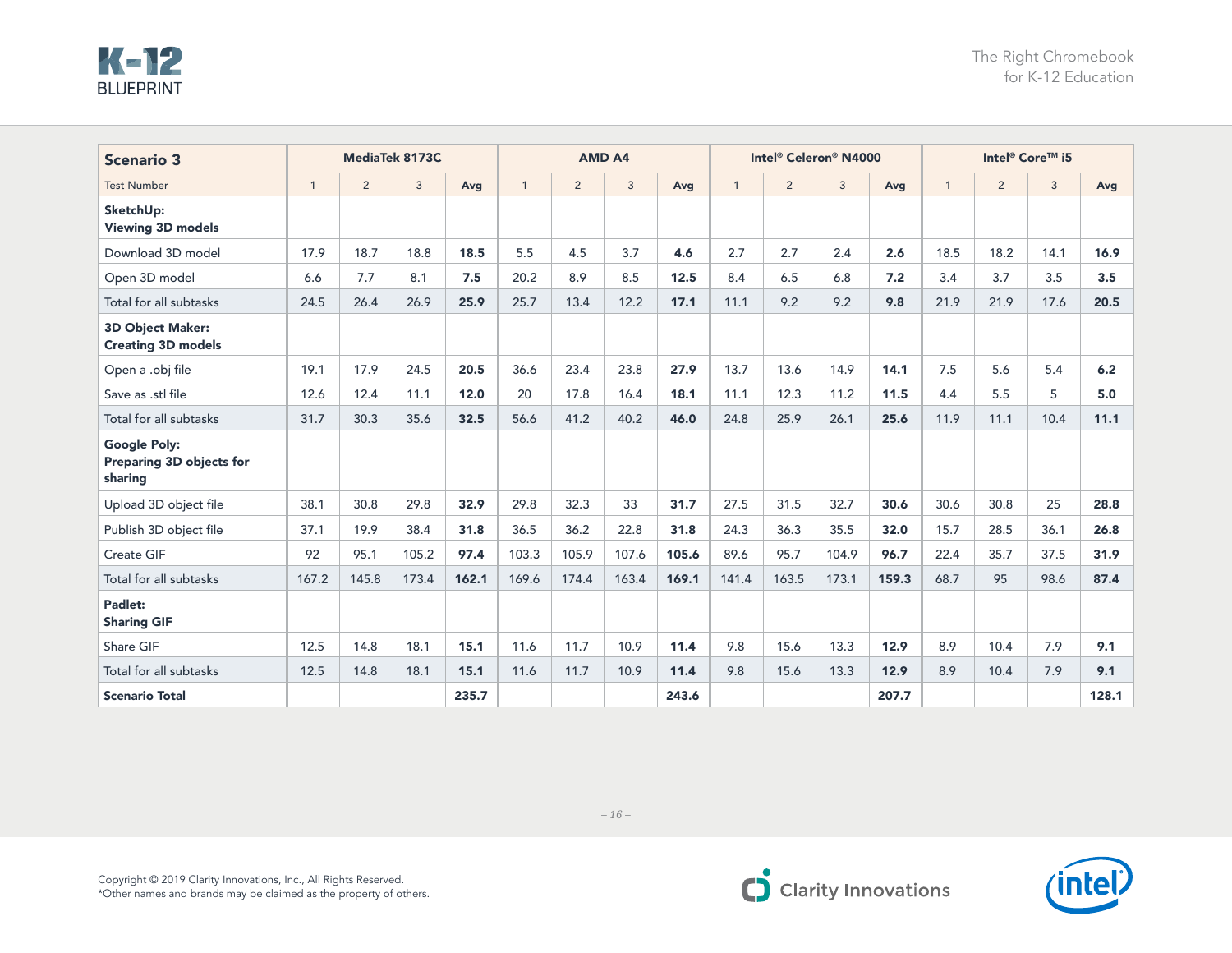<span id="page-16-0"></span>

## C. Scenario Testing Details

#### Lesson Scenario 1

#### *Simulating the browser workload*

#### Setting the browser

- 1. Open Chrome.
- 2. At the top right, click More then Settings.
- 3. Under "On startup," select Open a specific page or set of pages.
- 4. Add the following web addresses:
	- reddit.com/r/pics
	- instagram.com/intel
	- simple.wikipedia.org
	- mail.google.com
	- slack.com
	- drive.google.com
	- docs.google.com
	- youtube.com/feed/music
	- sheets.google.com
	- twitter.com
	- facebook.com

5. Restart Chromebook and ensure the pages load as expected.

#### Testing load time

1. Simultaneously start the timer and login to Chromebook (which automatically opens Chrome browser).

2. When Chrome tabs have fully loaded, stop the timer.

#### *Collaborating via Google Docs*

#### Create a new Google Doc

- 1. Open the Chrome tab containing Google Docs
- 2. Simultaneously start timer and choose the option to create a new Google Doc

3. When the new Google Doc has fully loaded, stop the timer.

- 4. Upload assets to a Google Doc:
- 5. Choose Insert > Image > Upload from computer
- 6. Locate and select 4 MB jpeg file
- 7. Start timer and press Open
- 8. Stop timer when image has fully loaded

#### *Creating Title Cards with Adobe Photoshop Express*

#### Opening app

1. Simultaneously start timer and open Adobe Photoshop Express

2. Stop Timer once Adobe Photoshop Express fully loads

#### Image editing

- 1. From the Photo browser, choose 4MB jpeg file
- 2. Apply the following edits to the image:
	- Filter: Duo Tone Teal
	- Beta filter: Light Leak L3
	- Radial Blur
	- Text: "Strong & Fierce"
	- Enhance
	- Press the Next button
	- Keep the Original image dimensions
	- Set the JPEG quality to 100%

#### Save the edited image

1. Simultaneously start the timer and press Save to

#### **Gallery**

2. Once the file has saved, stop the timer.

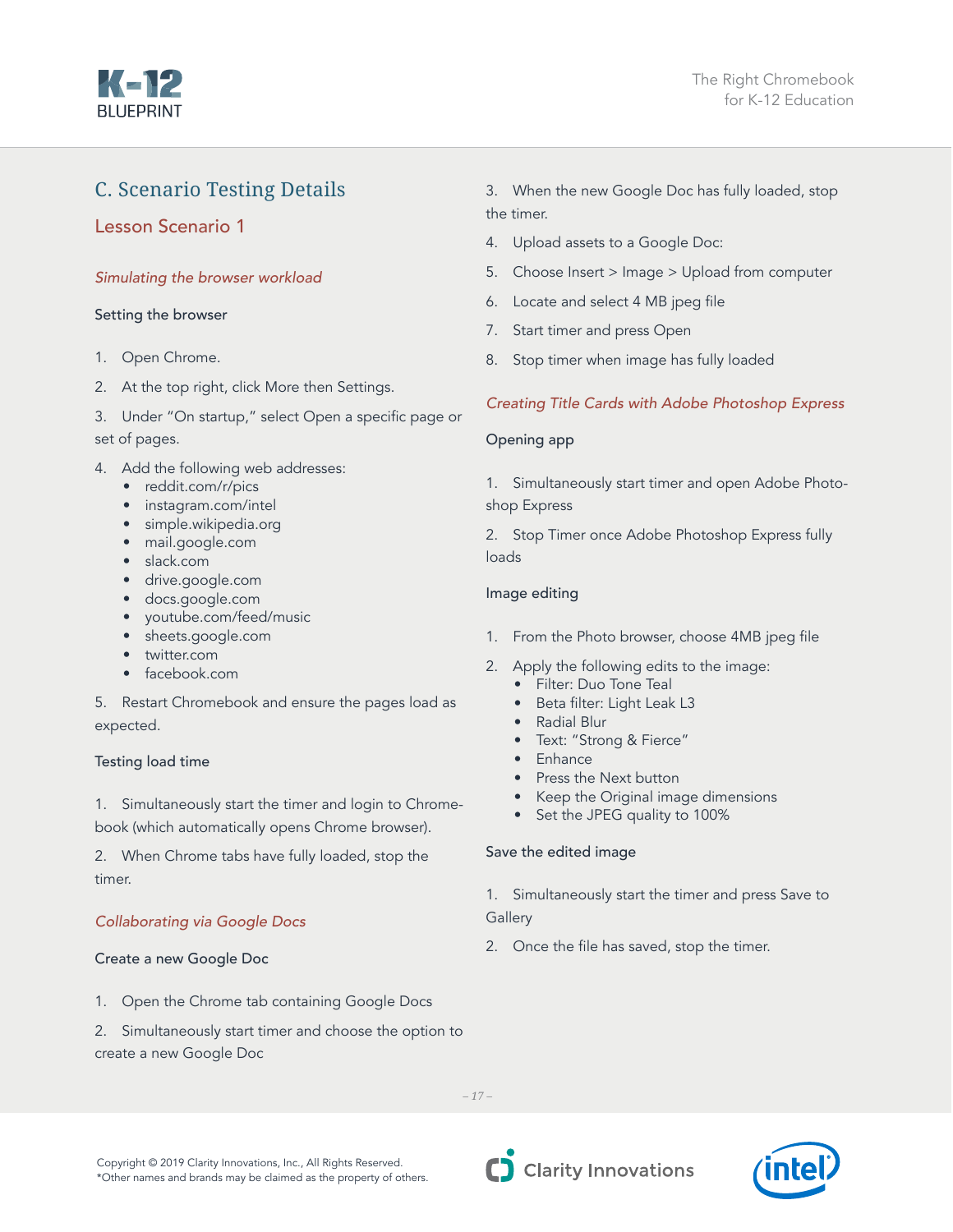

#### Export asset to InShot

- 1. Choose Others
- 2. Simultaneously Start timer and select InShot

3. Once the image has fully exported to InShot, stop the timer

#### *Video Creation with InShot*

#### Creating the project

- 1. Choose Video
- 2. Choose New
- 3. Choose the ALL tab to display assets
- 4. Select both a 25MB video (mp4) and a 14 MB image (jpg)
- 5. Simultaneously start the timer and press the Checkmark to confirm selection
- 6. Once the assets have fully loaded into the project,

#### stop the timer

#### Editing the project

- 1. Choose Filter > Vintage > Checkmarks > Apply to All
- 2. Choose Music > InShot Classic > Journey 1 > USE > Checkmark

#### Saving the project

- 1. Choose SAVE
- 2. Simultaneously start timer and choose 1080p (~45MB)
- 3. Once the video has saved, stop the timer

#### Google Drive

- 1. Open Google Drive app
- 2. Choose the + button and choose Upload
- 3. Locate and Select the InShot video project
- 4. Simultaneously start the timer and press Open
- 5. When the file has fully loaded, stop the timer



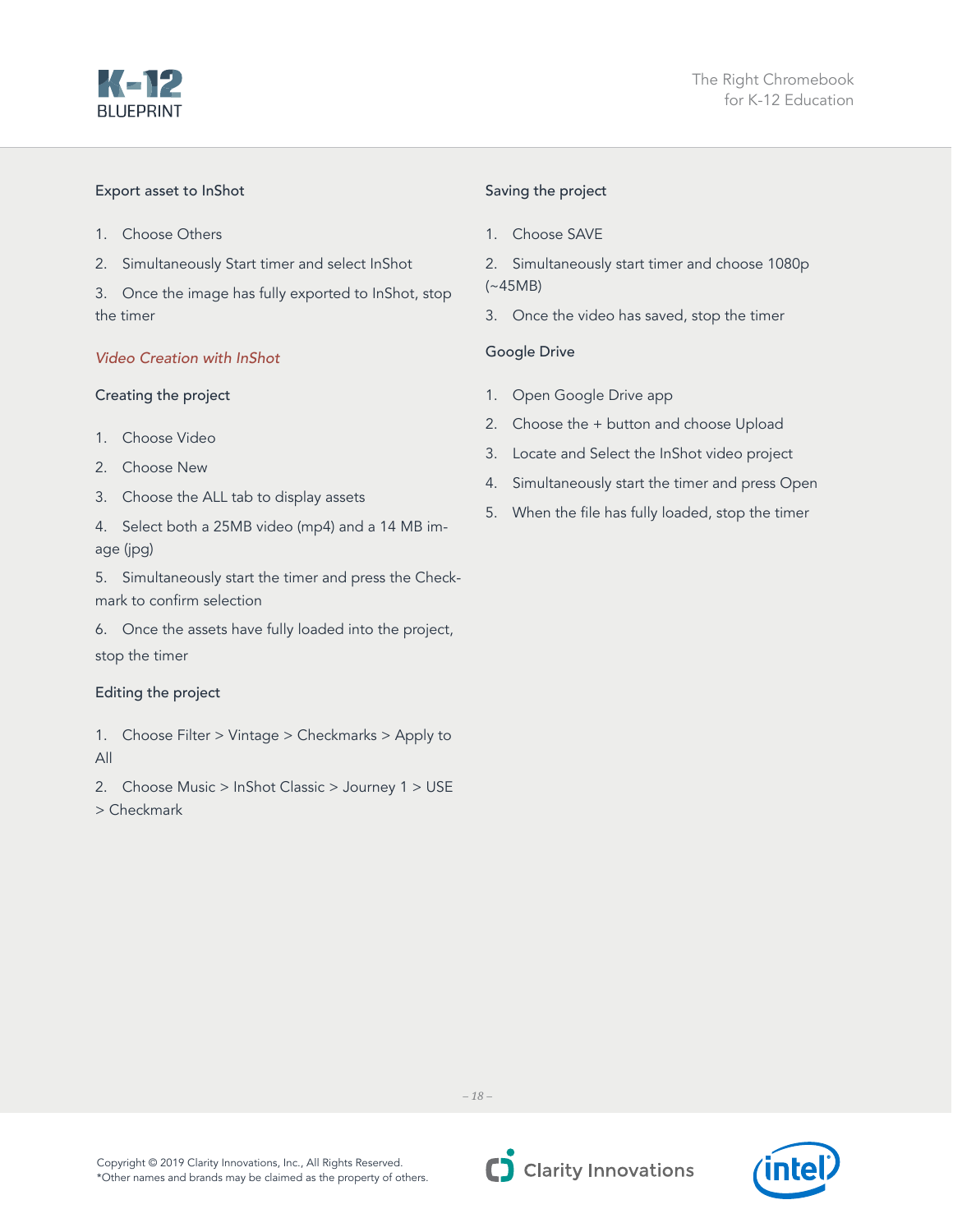## A zi

#### Lesson Scenario 2

#### *View Data Visualizations with Fuze Opening App:*

#### Opening app

- 1. Simultaneously start timer and open Fuse
- 2. Stop Timer once Fuse fully loads
- 3. Run a search query:
- 4. Select the tab titled People
- 5. Press Search Icon
- 6. Set the following search options:
	- Demog. Stat. : Population Total
	- Samples Type: Food Consumption
	- Category Type: Chronic Statistics
	- Consumers only: All Subjects
	- Exposure Level: 1
	- Exposure Hierarchy: 1st ten items
- 7. Simultaneously start the timer and press Search
- 8. When the visualization fully loads, stop the timer.

#### View data visualizations with Chrome

- 1. Simultaneously start timer and refresh the following tab:
	- https://vizabi.org/examples/bubble-chart.html
- 2. When the page fully loads stop the timer.
- 3. Simultaneously start timer and refresh the following tab:
	- https://www.inetsoft.com/evaluate/bi\_visualization\_gallery/dashboard.jsp?dbIdx=5
- 4. When the page fully loads stop the timer.

5. Simultaneously start timer and press Play on the following page:

- http://www.openheatmap.com/examples/us\_unemployment\_county/
- 6. When the chart finishes playing, stop the timer.

#### *Curating Research on Wakelet*

#### Opening app

- 1. Simultaneously start timer and open Wakelet
- 2. Stop Timer once Wakelet fully loads

#### Upload assets

- 1. Open a collection
- 2. Choose Add item
- 3. Choose a new image
- 4. Choose a 25 MB image file
- 5. Simultaneously start the timer and click "select"
- 6. When the image has fully uploaded, stop the timer.

#### Saving an image

1. Simultaneously start the timer and press Save

2. When the image displays in collection stop the timer.

#### *Project Creation in Explain Everything*

#### Opening app

- 1. Simultaneously start timer and open
- 2. Stop Timer once Fuse fully loads
- 3. Import 25 MB image
- 4. Choose New Project from File
- 5. Simultaneously start the timer and select a 25 MB image from file system
- 6. When the file has fully uploaded, stop the timer
- 7. Press Done

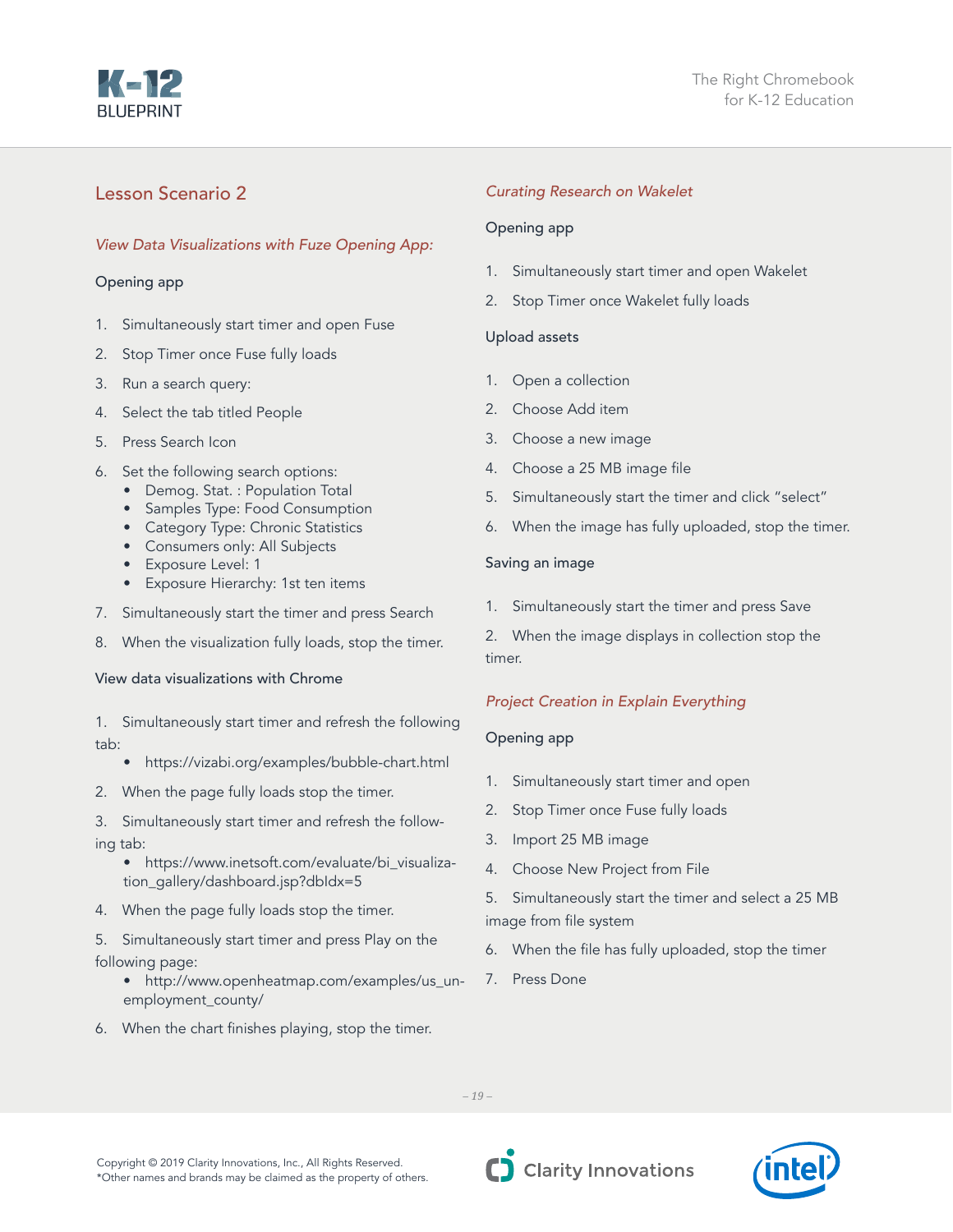

#### Recording a video

- 1. Press the Insert an Object button
- 2. Choose New Video
- 3. Record 60 seconds of video
- 4. Export Video
- 5. Press the Export Button
- 6. Simultaneously start the timer and choose the select Export option
- 7. Once the exporting is complete, stop the timer



*– 20 –*



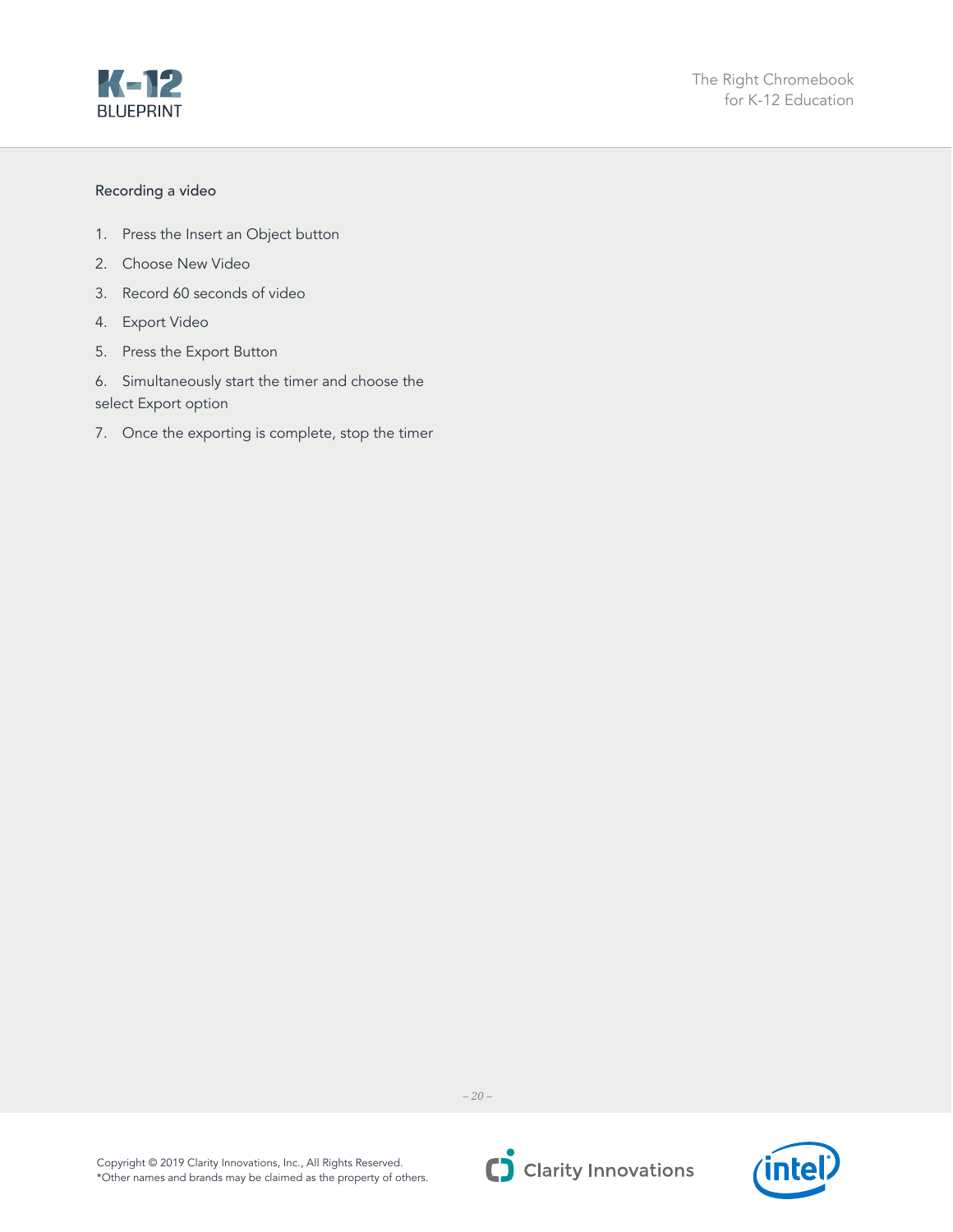# KeNZ

#### Lesson Scenario 3

#### *SketchUp*

Download 3D model

- 1. Open SketchUp App
- 2. Touch Cloud icon > 3D Warehouse
- 3. Locate a 9 MB 3D Warehouse project
- 4. Simultaneously start the timer and press Download
- 5. When the file fully downloads, stop the timer

#### Open 3D projects

1. Simultaneously start timer and press the Open button

2. When the file fully loads, stop the timer

#### *3D Object Maker*

#### Open a obj file

- 1. Press the Open icon
- 2. Locate and select 33 MB .obj file
- 3. Simultaneously start timer and Open .obj file
- 4. Stop Timer once .obj file fully loads
- 5. Save as .stl file

6. Simultaneously start timer and the press the Download as STL button

7. Once the file has fully downloaded, stop the timer

#### *Google Poly*

#### Upload a 3D file

- 1. Navigate to Google Poly (poly.google.com)
- 2. Press the Upload icon
- 3. From file finder, locate and select a 9 MB .obj file
- 4. Simultaneously start timer and press Upload
- 5. When the object fully uploads, stop the timer.

#### Publish a 3D file

- 1. Enter project description
- 2. Simultaneously start timer and press Publish
- 3. Once the file fully publishes, stop the timer

#### Create a GIF

- 1. Press the Create GIF button
- 2. Choose 16:9 Aspect and 1x Speed
- 3. Simultaneously start timer and press Download
- 4. Once the GIF has fully downloaded, stop the timer

#### *Padlet*

#### Upload GIF

- 1. Open Padlet app
- 2. Press the Make A Padlet option
- 3. Choose A Wall-type Padlet
- 4. Press the + button
- 5. Press the Upload icon
- 6. Select a 3.5 MB GIF file
- 7. Simultaneously start the timer and press Open

8. Once the GIF has fully loaded to Padlet, stop the timer